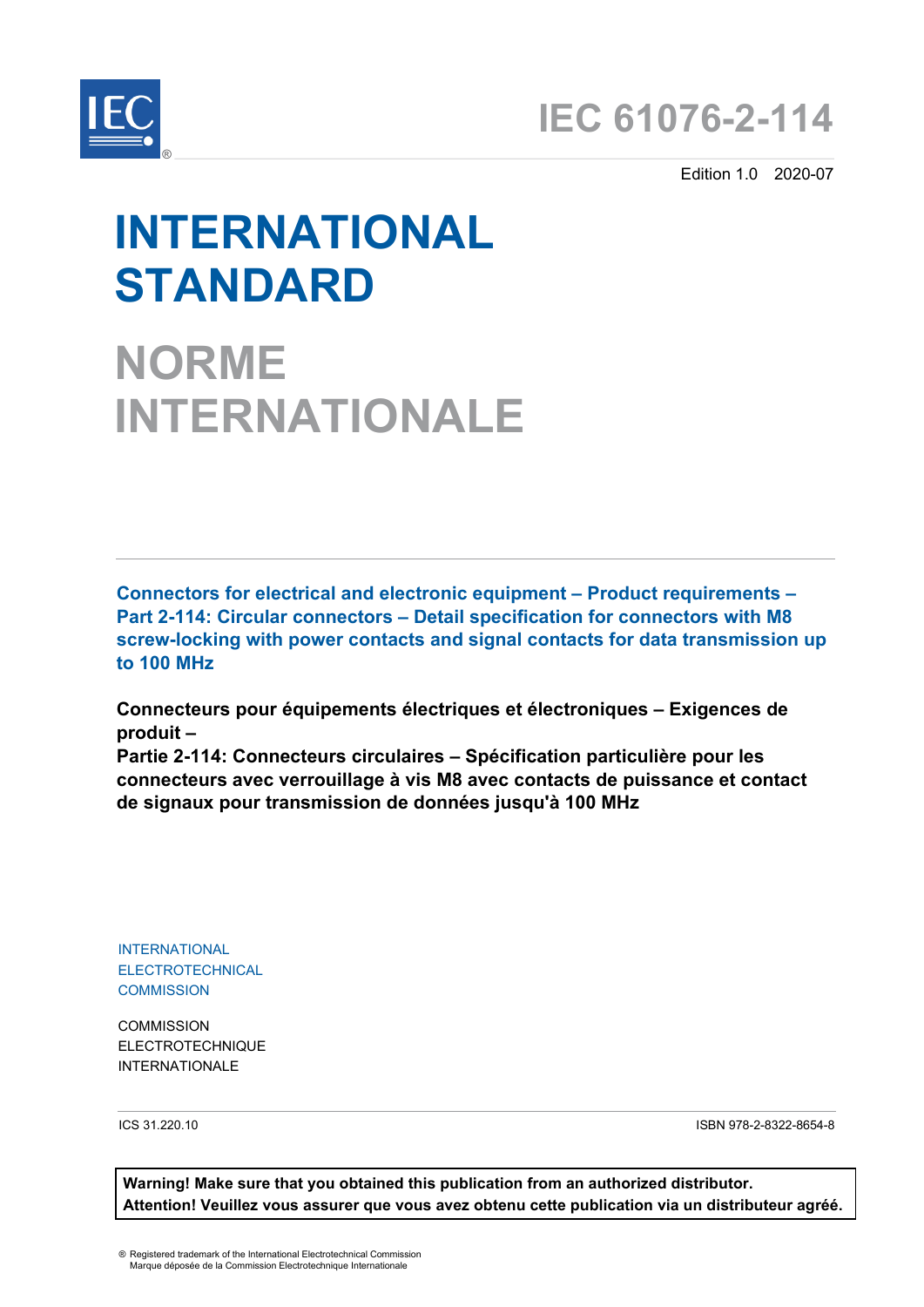# **CONTENTS**

| 1 |        |                                                         |  |
|---|--------|---------------------------------------------------------|--|
| 2 |        |                                                         |  |
| 3 |        |                                                         |  |
| 4 |        |                                                         |  |
|   | 4.1    |                                                         |  |
|   | 4.1.1  |                                                         |  |
|   | 4.1.2  |                                                         |  |
|   | 4.2    |                                                         |  |
|   | 4.3    |                                                         |  |
|   | 4.4    |                                                         |  |
|   | 4.5    |                                                         |  |
|   | 4.6    |                                                         |  |
|   | 4.7    |                                                         |  |
| 5 |        |                                                         |  |
|   | 5.1    |                                                         |  |
|   | 5.2    |                                                         |  |
|   | 5.2.1  |                                                         |  |
|   | 5.2.2  |                                                         |  |
|   | 5.2.3  |                                                         |  |
|   | 5.3    |                                                         |  |
|   | 5.3.1  |                                                         |  |
|   | 5.3.2  |                                                         |  |
|   | 5.3.3  |                                                         |  |
|   | 5.3.4  |                                                         |  |
|   | 5.4    |                                                         |  |
|   | 5.4.1  |                                                         |  |
|   | 5.4.2  |                                                         |  |
|   | 5.5    |                                                         |  |
|   | 5.5.1  |                                                         |  |
|   | 5.5.2  |                                                         |  |
|   | 5.5.3  |                                                         |  |
|   | 5.5.4  |                                                         |  |
|   | 5.5.5  |                                                         |  |
|   | 5.5.6  |                                                         |  |
|   | 5.5.7  |                                                         |  |
|   | 5.5.8  |                                                         |  |
|   | 5.5.9  |                                                         |  |
|   | 5.5.10 |                                                         |  |
|   | 5.5.11 | Interface dimensions - Fixed connectors with P-coding21 |  |
|   | 5.5.12 | Interface dimensions - Free connector with D-coding22   |  |
|   | 5.5.13 |                                                         |  |
|   | 5.6    |                                                         |  |
|   | 5.7    |                                                         |  |
|   | 5.8    |                                                         |  |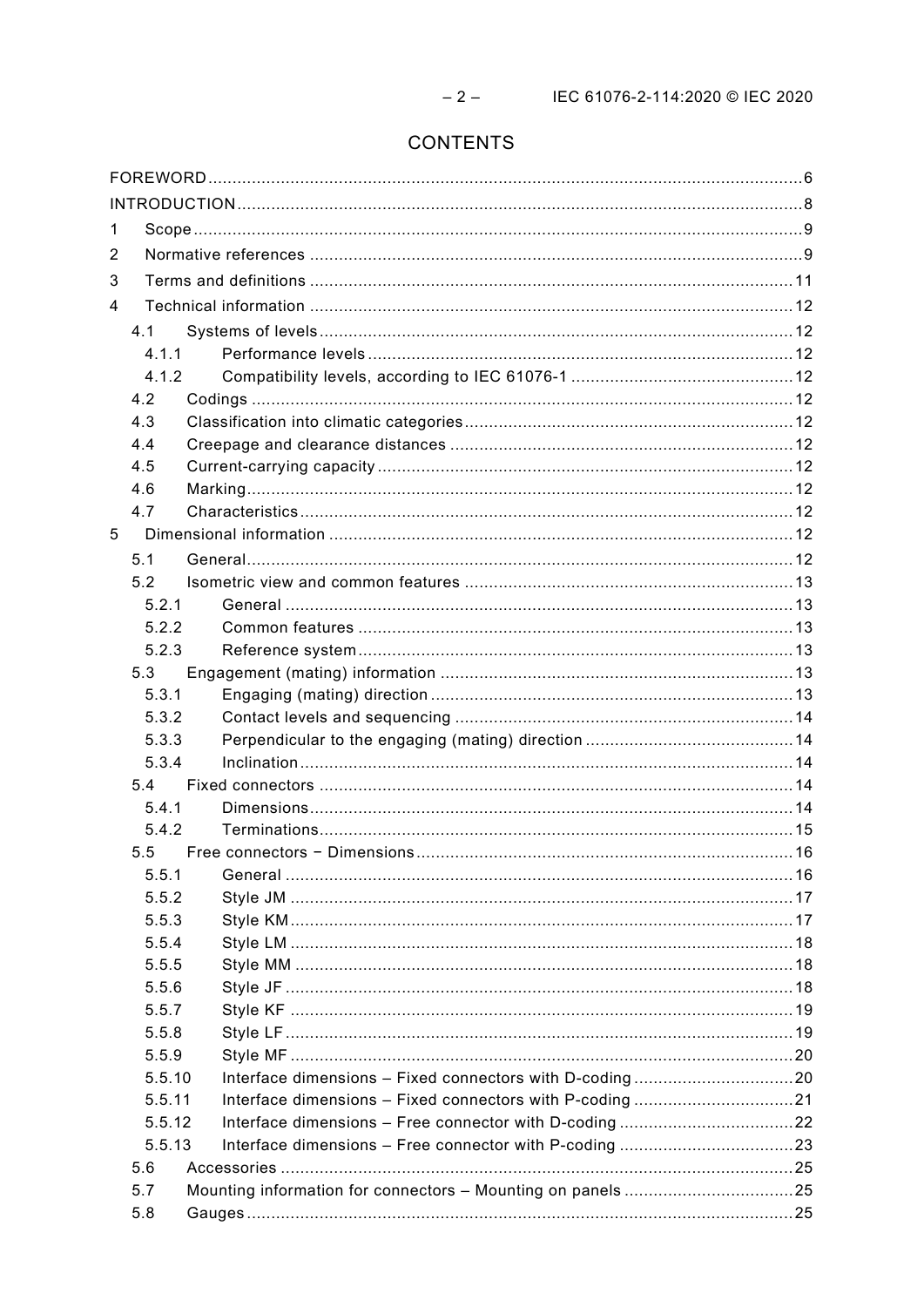|                | 5.8.1          |                                                                                        |  |
|----------------|----------------|----------------------------------------------------------------------------------------|--|
|                | 5.8.2          | Mechanical function, engaging/separating/insertion/withdrawal force                    |  |
|                |                |                                                                                        |  |
|                | 5.8.3          |                                                                                        |  |
|                | 5.8.4          |                                                                                        |  |
|                | 5.8.5          |                                                                                        |  |
|                | 5.8.6          |                                                                                        |  |
| 6              |                |                                                                                        |  |
|                | 6.1            |                                                                                        |  |
|                | 6.2            |                                                                                        |  |
|                | 6.3            |                                                                                        |  |
|                | 6.4            |                                                                                        |  |
|                | 6.4.1          |                                                                                        |  |
|                | 6.4.2          |                                                                                        |  |
|                | 6.4.3          |                                                                                        |  |
|                | 6.4.4          |                                                                                        |  |
|                | 6.4.5          |                                                                                        |  |
|                | 6.4.6          |                                                                                        |  |
|                | 6.5            |                                                                                        |  |
|                | 6.5.1          |                                                                                        |  |
|                | 6.5.2          |                                                                                        |  |
|                | 6.5.3<br>6.5.4 | Engaging and separating forces (or insertion and withdrawal forces)29                  |  |
|                | 6.5.5          |                                                                                        |  |
|                | 6.6            |                                                                                        |  |
|                | 6.6.1          |                                                                                        |  |
|                | 6.6.2          | Degree of protection provided by enclosures (IP code)32                                |  |
|                | 6.6.3          |                                                                                        |  |
|                | 6.7            |                                                                                        |  |
|                | 6.7.1          |                                                                                        |  |
|                | 6.7.2          |                                                                                        |  |
| $\overline{7}$ |                |                                                                                        |  |
|                |                |                                                                                        |  |
|                | 7.1            |                                                                                        |  |
|                | 7.1.1          |                                                                                        |  |
|                | 7.1.2<br>7.1.3 |                                                                                        |  |
|                | 7.1.4          |                                                                                        |  |
|                | 7.1.5          |                                                                                        |  |
|                | 7.1.6          |                                                                                        |  |
|                | 7.2            |                                                                                        |  |
|                | 7.2.1          |                                                                                        |  |
|                | 7.2.2          |                                                                                        |  |
|                | 7.2.3          |                                                                                        |  |
|                | 7.3            |                                                                                        |  |
|                | 7.4            |                                                                                        |  |
|                | 7.5            |                                                                                        |  |
|                | 7.5.1          |                                                                                        |  |
|                | 7.5.2          |                                                                                        |  |
|                |                | Annex A (normative) Contact and pair designation for balanced cabling with D-coding 44 |  |
|                |                |                                                                                        |  |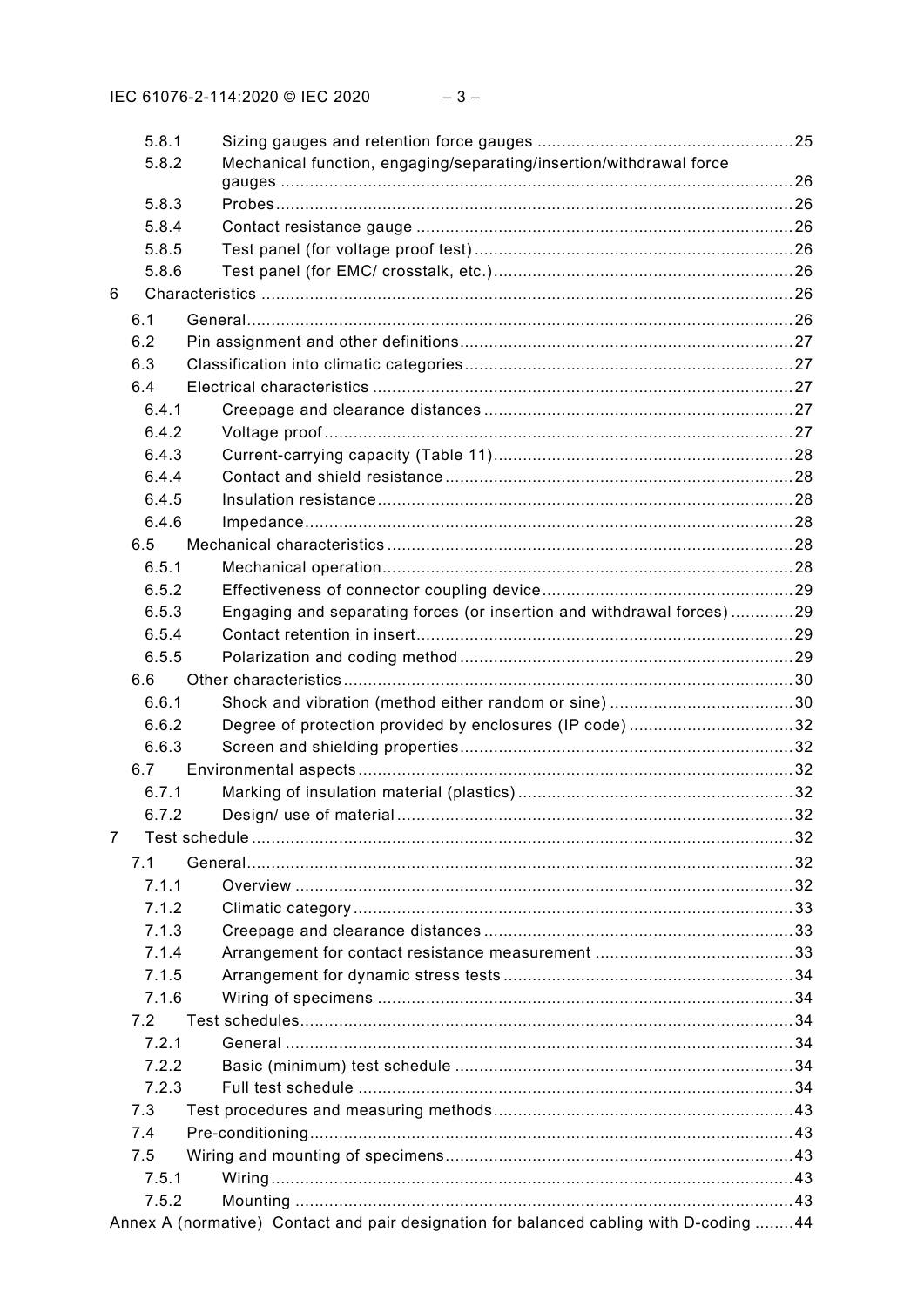Annex B (normative) Contact and pair designation for balanced cabling with P-coding.........45

| Figure 2 – Fixed connector with wire ends, male contacts, single hole mounting15              |  |
|-----------------------------------------------------------------------------------------------|--|
| Figure 3 – Fixed connector with wire ends, female contacts, single hole mounting15            |  |
| Figure 4 – Cable outlet orientation of male and female angled versions KM, MM, KF, MF 16      |  |
| Figure 5 - Rewireable connector, male contacts, straight version, with locking nut 17         |  |
| Figure 6 - Rewireable connector, male contacts, angled version, with locking nut 17           |  |
| Figure 7 - Non-rewireable connector, male contacts, straight version, with locking nut18      |  |
| Figure 8 - Non-rewireable connector, male contacts, angled version, with locking nut 18       |  |
| Figure 9 - Rewireable connector, female contacts, straight version, with locking nut 18       |  |
| Figure 10 - Rewireable connector, female contacts, angled version, with locking nut19         |  |
| Figure 11 - Non-rewireable connector, female contacts, straight version, with locking nut  19 |  |
| Figure 12 - Non-rewireable connector, female contacts, angled version, with locking nut 20    |  |
|                                                                                               |  |
|                                                                                               |  |
|                                                                                               |  |
|                                                                                               |  |
|                                                                                               |  |
|                                                                                               |  |
|                                                                                               |  |
| Figure A.1 - Mating side contact arrangement for balanced cabling with D-coding44             |  |
| Figure B.1 - Mating side contact arrangement for balanced cabling with P-coding45             |  |
|                                                                                               |  |
|                                                                                               |  |
|                                                                                               |  |
|                                                                                               |  |
|                                                                                               |  |
|                                                                                               |  |
|                                                                                               |  |
|                                                                                               |  |
|                                                                                               |  |
|                                                                                               |  |
|                                                                                               |  |
|                                                                                               |  |
|                                                                                               |  |
|                                                                                               |  |
|                                                                                               |  |
| Table 15 - Rated voltage - Rated impulse voltage - Pollution degree 33                        |  |
|                                                                                               |  |
|                                                                                               |  |
|                                                                                               |  |
|                                                                                               |  |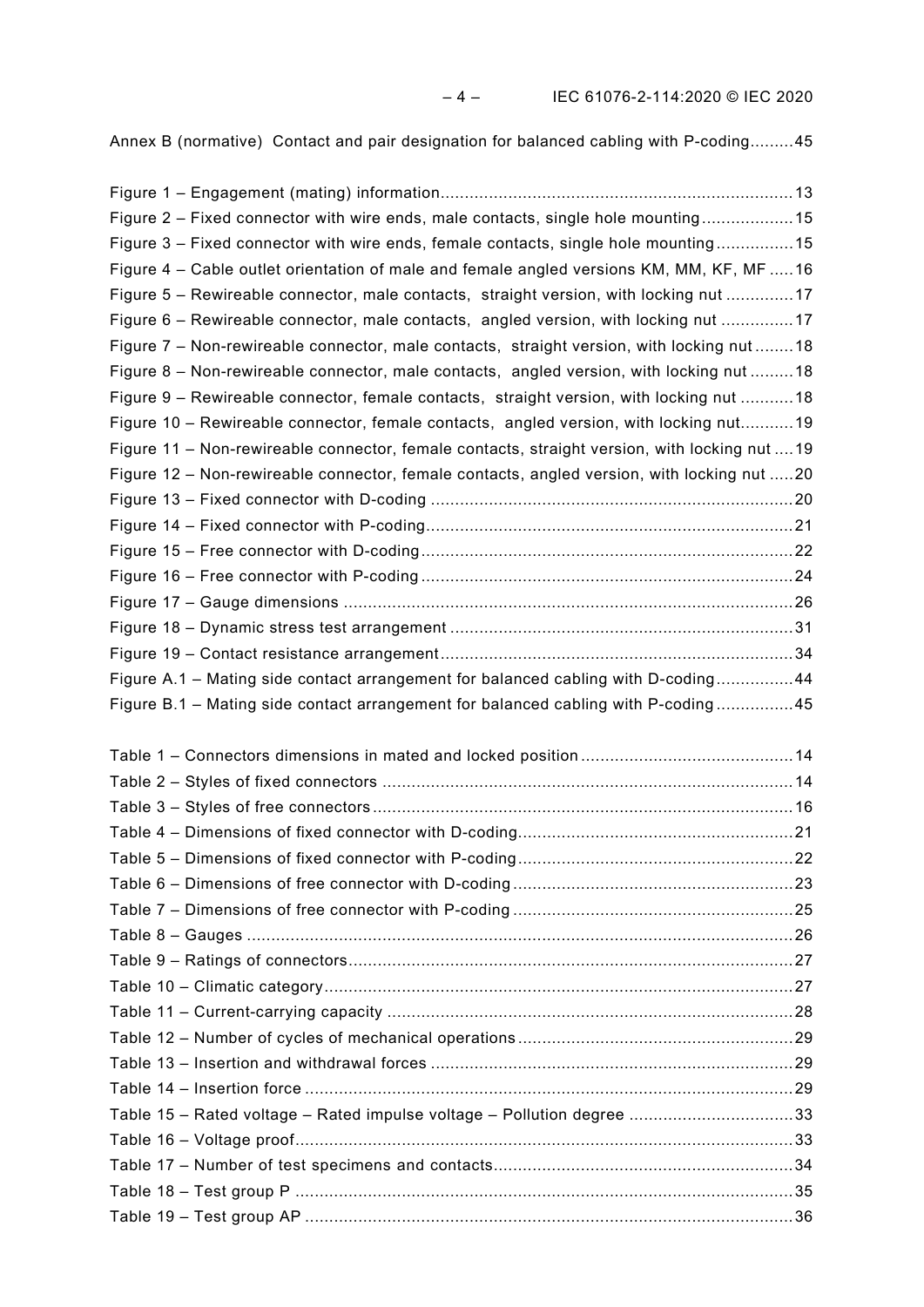| Table A.1 – Contact and pair designation for balanced cabling with D-coding 44 |  |
|--------------------------------------------------------------------------------|--|
|                                                                                |  |
| Table B.1 - Contact and pair designation for balanced cabling with P-coding 45 |  |
|                                                                                |  |
|                                                                                |  |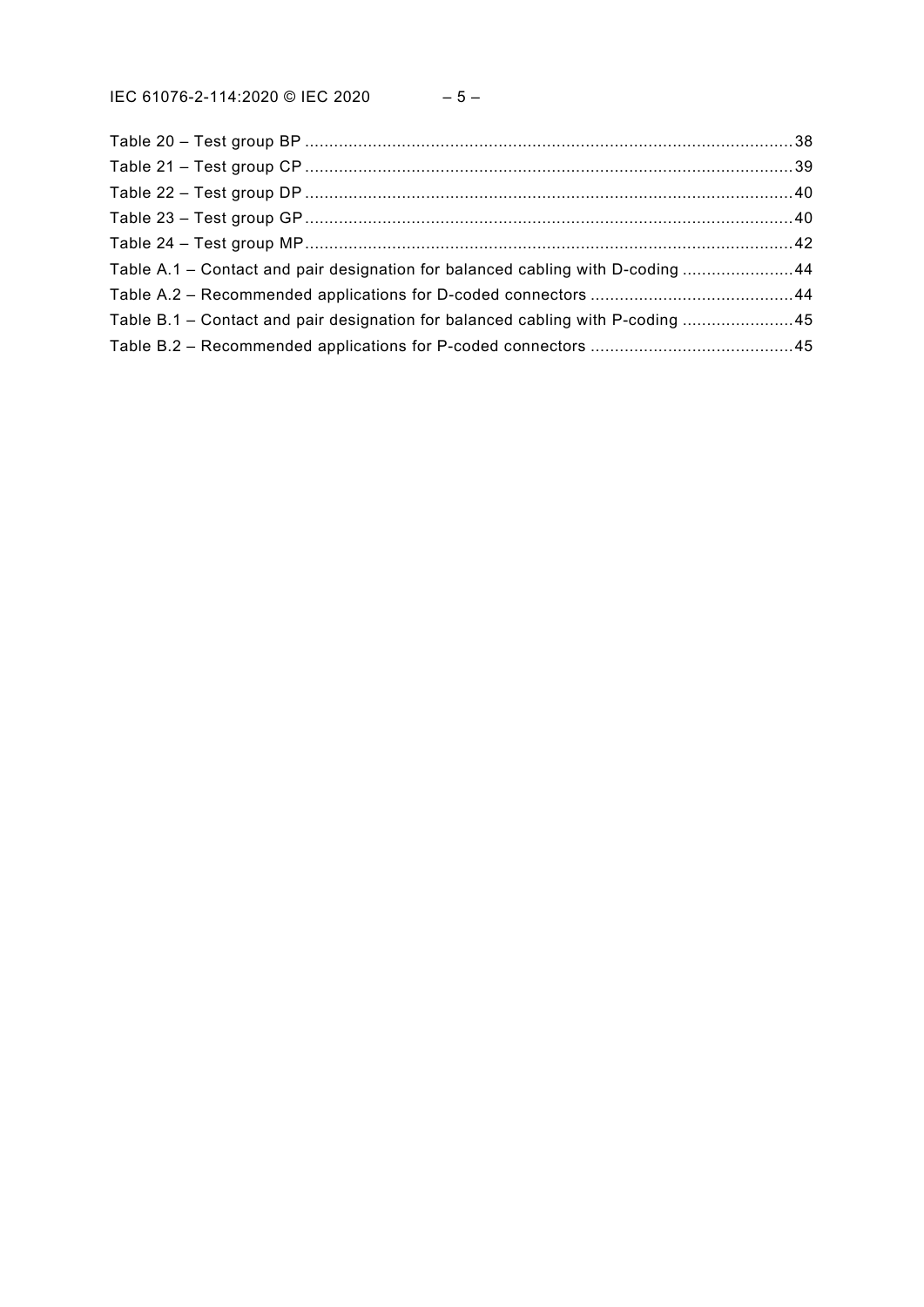#### INTERNATIONAL ELECTROTECHNICAL COMMISSION

\_\_\_\_\_\_\_\_\_\_\_\_

## **CONNECTORS FOR ELECTRICAL AND ELECTRONIC EQUIPMENT – PRODUCT REQUIREMENTS –**

## **Part 2-114: Circular connectors – Detail specification for connectors with M8 screw-locking with power contacts and signal contacts for data transmission up to 100 MHz**

#### FOREWORD

- <span id="page-5-0"></span>1) The International Electrotechnical Commission (IEC) is a worldwide organization for standardization comprising all national electrotechnical committees (IEC National Committees). The object of IEC is to promote international co-operation on all questions concerning standardization in the electrical and electronic fields. To this end and in addition to other activities, IEC publishes International Standards, Technical Specifications, Technical Reports, Publicly Available Specifications (PAS) and Guides (hereafter referred to as "IEC Publication(s)"). Their preparation is entrusted to technical committees; any IEC National Committee interested in the subject dealt with may participate in this preparatory work. International, governmental and nongovernmental organizations liaising with the IEC also participate in this preparation. IEC collaborates closely with the International Organization for Standardization (ISO) in accordance with conditions determined by agreement between the two organizations.
- 2) The formal decisions or agreements of IEC on technical matters express, as nearly as possible, an international consensus of opinion on the relevant subjects since each technical committee has representation from all interested IEC National Committees.
- 3) IEC Publications have the form of recommendations for international use and are accepted by IEC National Committees in that sense. While all reasonable efforts are made to ensure that the technical content of IEC Publications is accurate, IEC cannot be held responsible for the way in which they are used or for any misinterpretation by any end user.
- 4) In order to promote international uniformity, IEC National Committees undertake to apply IEC Publications transparently to the maximum extent possible in their national and regional publications. Any divergence between any IEC Publication and the corresponding national or regional publication shall be clearly indicated in the latter.
- 5) IEC itself does not provide any attestation of conformity. Independent certification bodies provide conformity assessment services and, in some areas, access to IEC marks of conformity. IEC is not responsible for any services carried out by independent certification bodies.
- 6) All users should ensure that they have the latest edition of this publication.
- 7) No liability shall attach to IEC or its directors, employees, servants or agents including individual experts and members of its technical committees and IEC National Committees for any personal injury, property damage or other damage of any nature whatsoever, whether direct or indirect, or for costs (including legal fees) and expenses arising out of the publication, use of, or reliance upon, this IEC Publication or any other IEC Publications.
- 8) Attention is drawn to the Normative references cited in this publication. Use of the referenced publications is indispensable for the correct application of this publication.
- 9) Attention is drawn to the possibility that some of the elements of this IEC Publication may be the subject of patent rights. IEC shall not be held responsible for identifying any or all such patent rights.

International Standard IEC 61076-2-114 has been prepared by subcommittee 48B: Electrical connectors, of IEC technical committee 48: Electrical connectors and mechanical structures for electrical and electronic equipment

The text of this International Standard is based on the following documents:

| <b>FDIS</b>   | Report on voting |
|---------------|------------------|
| 48B/2814/FDIS | 48B/2830/RVD     |

Full information on the voting for the approval of this International Standard can be found in the report on voting indicated in the above table.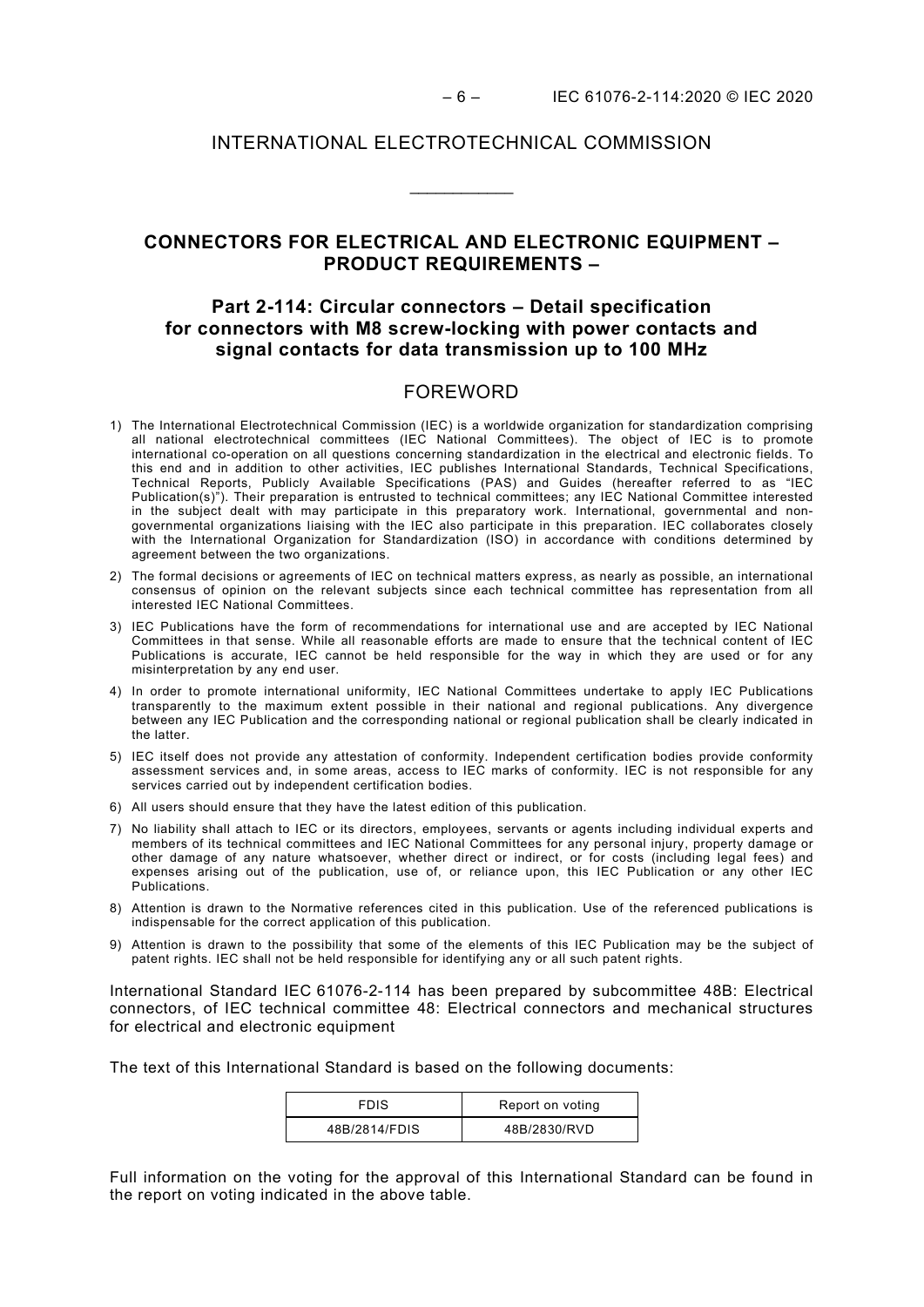This first edition cancels and replaces IEC PAS 61076-2-114, published in 2016.

This document has been drafted in accordance with the ISO/IEC Directives, Part 2.

A list of all parts of IEC 61076 series, under the general title *Connectors for electrical and electronic equipment – Product requirements*, can be found on the IEC website.

Future standards in this series will carry the new general title as cited above. Titles of existing standards in this series will be updated at the time of the next edition.

The committee has decided that the contents of this document will remain unchanged until the stability date indicated on the IEC website under "http://webstore.iec.ch" in the data related to the specific document. At this date, the document will be

- reconfirmed,
- withdrawn,
- replaced by a revised edition, or
- amended.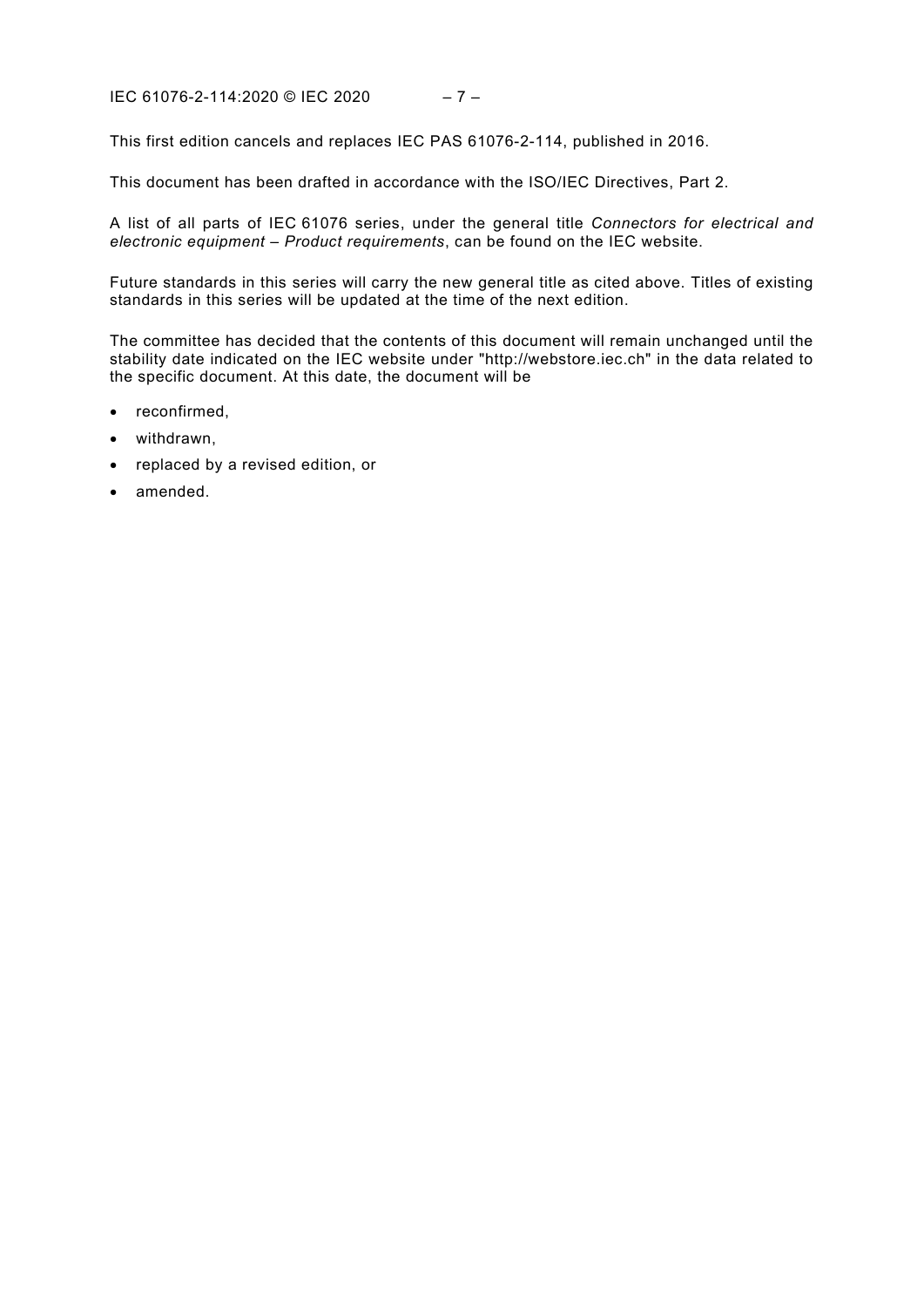# – 8 – IEC 61076-2-114:2020 © IEC 2020

<span id="page-7-0"></span>

| IEC SC 48B - Electrical connectors                  | IEC 61076-2-114 Ed. 1                                                                       |
|-----------------------------------------------------|---------------------------------------------------------------------------------------------|
| Specification available from:                       |                                                                                             |
| <b>IEC General secretariat</b>                      |                                                                                             |
| or from the addresses shown on the inside cover.    |                                                                                             |
| DETAIL SPECIFICATION in accordance with IEC 61076-1 |                                                                                             |
|                                                     | Circular connectors for data and<br>power applications with M8 screw-<br>locking and 4 ways |
|                                                     | Male and female connectors                                                                  |
|                                                     | Male and female contacts                                                                    |
|                                                     | Rewireable - Non-rewireable                                                                 |
|                                                     | Free cable connectors                                                                       |
|                                                     | Straight and angled connectors                                                              |
|                                                     | Fixed connectors                                                                            |
|                                                     | Flange mounting                                                                             |
|                                                     | Single hole mounting                                                                        |
|                                                     |                                                                                             |
| <b>IEC</b>                                          |                                                                                             |

# INTRODUCTION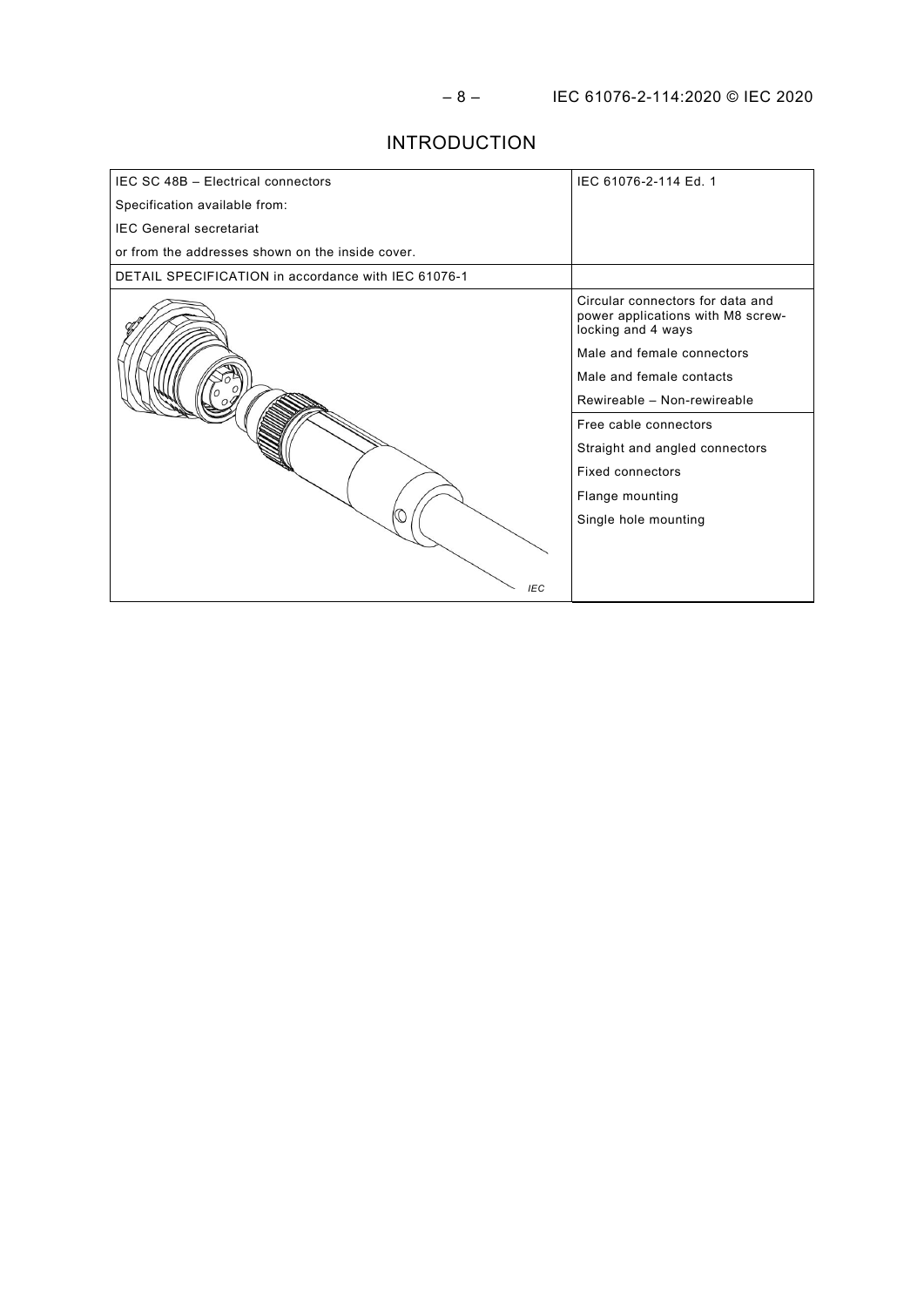### **CONNECTORS FOR ELECTRICAL AND ELECTRONIC EQUIPMENT – PRODUCT REQUIREMENTS –**

## **Part 2-114: Circular connectors – Detail specification for connectors with M8 screw-locking with power contacts and signal contacts for data transmission up to 100 MHz**

#### <span id="page-8-0"></span>**1 Scope**

This part of IEC 61076 describes circular connectors with M8 screw locking typically used for data and power transmissions in industrial applications. These connectors consist of fixed and free connectors that are either rewireable or non-rewireable. Data transmission performance is for Category 5 up to 100 MHz.

Two coded versions, identified as D-coded and P-coded, are provided that differ by their pin size and optionally by number of poles, hence by the function provided for field applications.

Male connectors have round contacts  $\varnothing$  0,8 mm for D-coded, and  $\varnothing$  1 mm for P-coded connectors.

The coding provided by this document prevents the mating of accordingly coded male or female connectors to any other similarly sized interfaces covered by other standards.

NOTE M8 is the dimension of the thread of the screw-locking mechanism of these circular connectors.

#### <span id="page-8-1"></span>**2 Normative references**

The following documents are referred to in the text in such a way that some or all of their content constitutes requirements of this document. For dated references, only the edition cited applies. For undated references, the latest edition of the referenced document (including any amendments) applies.

IEC 60050-581, *International Electrotechnical Vocabulary (IEV) – Part 581: Electromechanical components for electronic equipment*

IEC 60068-1, *Environmental testing – Part 1: General and guidance*

IEC 60068-2-60, *Environmental testing – Part 2: Tests –Test Ke: Flowing mixed gas corrosion test*

IEC 60352 (all parts), *Solderless connections*

IEC 60512-2-1, *Connectors for electronic equipment – Tests and measurements – Part 2-1: Electrical continuity and contact resistance tests – Test 2a: Contact resistance – Millivolt level method*

IEC 60512-3-1, *Connectors for electronic equipment – Tests and measurements – Part 3-1: Insulation tests – Test 3a: Insulation resistance*

IEC 60512-4-1, *Connectors for electronic equipment – Tests and measurements – Part 4-1: Voltage stress tests – Test 4a: Voltage proof*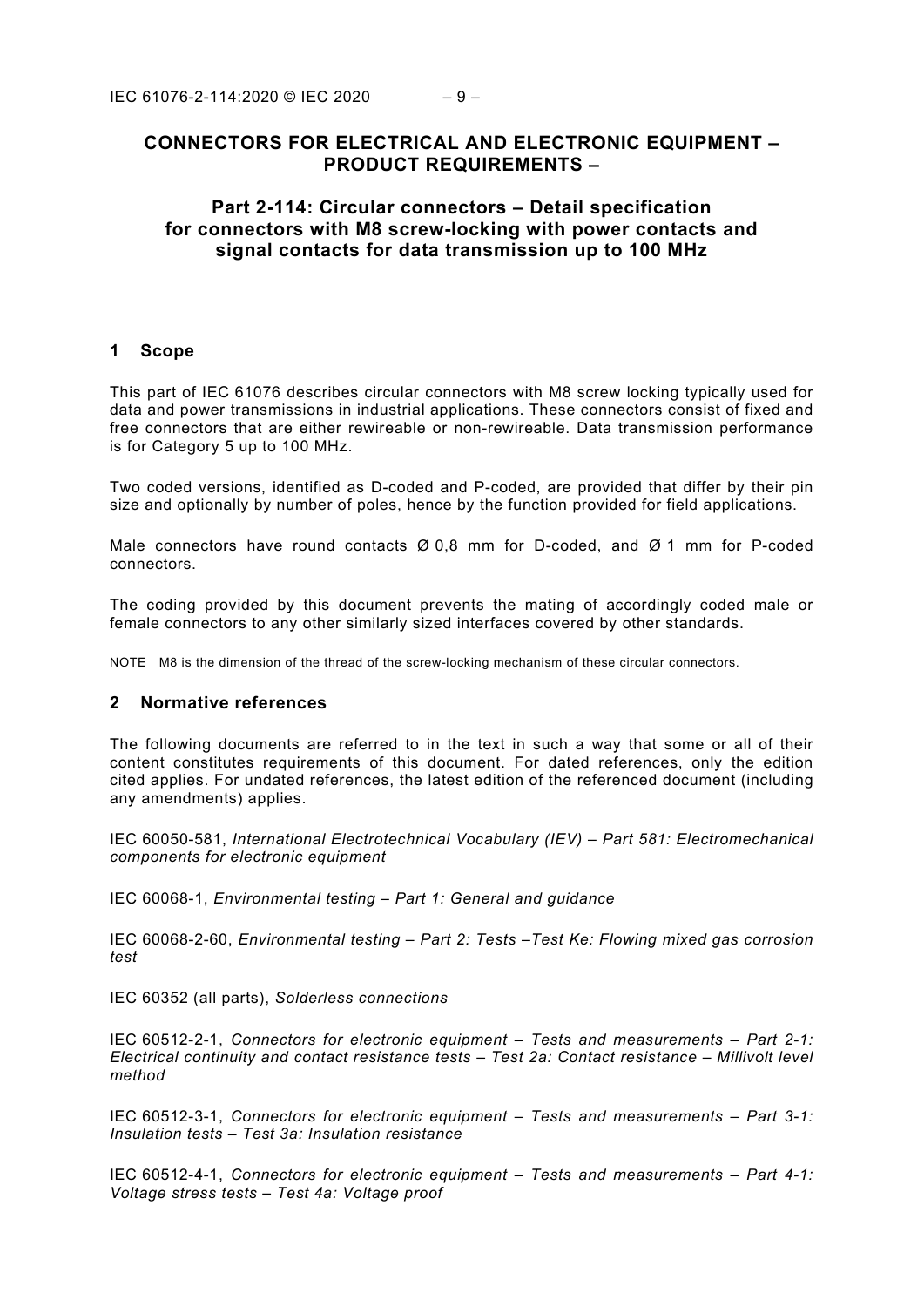IEC 60512-5-2, *Connectors for electronic equipment – Tests and measurements – Part 5-2: Current-carrying capacity tests – Test 5b: Current-temperature derating*

IEC 60512-6-3, *Connectors for electronic equipment – Tests and measurements – Part 6-3: Dynamic stress tests – Test 6c: Shock*

IEC 60512-6-4, *Connectors for electronic equipment – Tests and measurements – Part 6-4: Dynamic stress tests – Test 6d: Vibration (sinusoidal)*

IEC 60512-8-1, *Connectors for electronic equipment – Tests and measurements – Part 8-1: Static load tests (fixed connectors) – Test 8a: Static load, transverse*

IEC 60512-9-1, *Connectors for electronic equipment – Tests and measurements – Part 9-1: Endurance tests – Test 9a: Mechanical operation*

[IEC 60512-12-2,](https://webstore.iec.ch/publication/2320) *Connectors for electronic equipment – Tests and measurements – Part 12-2: Soldering tests – Test 12b: Solderability, wetting, soldering iron method*

IEC 60512-13-2, *Connectors for electronic equipment – Tests and measurements – Part 13-2: Mechanical operation tests – Test 13b: Insertion and withdrawal forces*

IEC 60512-13-5, *Connectors for electronic equipment – Tests and measurements – Part 13-5: Mechanical operation tests – Test 13e: Polarizing and keying method*

IEC 60512-15-6, *Connectors for electronic equipment – Tests and measurements – Part 15-6: Connector tests (mechanical) – Test 15f: Effectiveness of connector coupling devices*

IEC 60512-19-3, *Electromechanical components for electronic equipment – Basic testing procedures and measuring methods – Part 19: Chemical resistance tests – Section 3: Test 19c – Fluid resistance*

IEC 60512-25-7:2004, *Connectors for electronic equipment – Tests and measurements – Part 25-7: Test 25g – Impedance, reflection coefficient, and voltage standing wave ratio (VSWR)*

IEC 60512-29-100, *Connectors for electronic equipment – Tests and measurements – Part 29-100: Signal integrity tests up to 500 MHz on M12 style connectors – Tests 29a to 29g*

IEC 60529:1989, *Degrees of protection provided by enclosures (IP Code)*

IEC 60603-7 (all parts), *Connectors for electronic equipment – Part 7: Detail specification for 8-way, unshielded, free and fixed connectors*

IEC 60603-7:2008, *Connectors for electronic equipment – Part 7: Detail specification for 8 way, unshielded, free and fixed connectors*

IEC 60603-7-1:2011, *Connectors for electronic equipment – Part 7-1: Detail specification for 8-way, shielded, free and fixed connectors*

IEC 60664-1, *Insulation coordination for equipment within low-voltage systems – Part 1: Principles, requirements and tests*

IEC 60998-2-1, *Connecting devices for low-voltage circuits for household and similar purposes – Part 2-1: Particular requirements for connecting devices as separate entities with screw-type clamping units*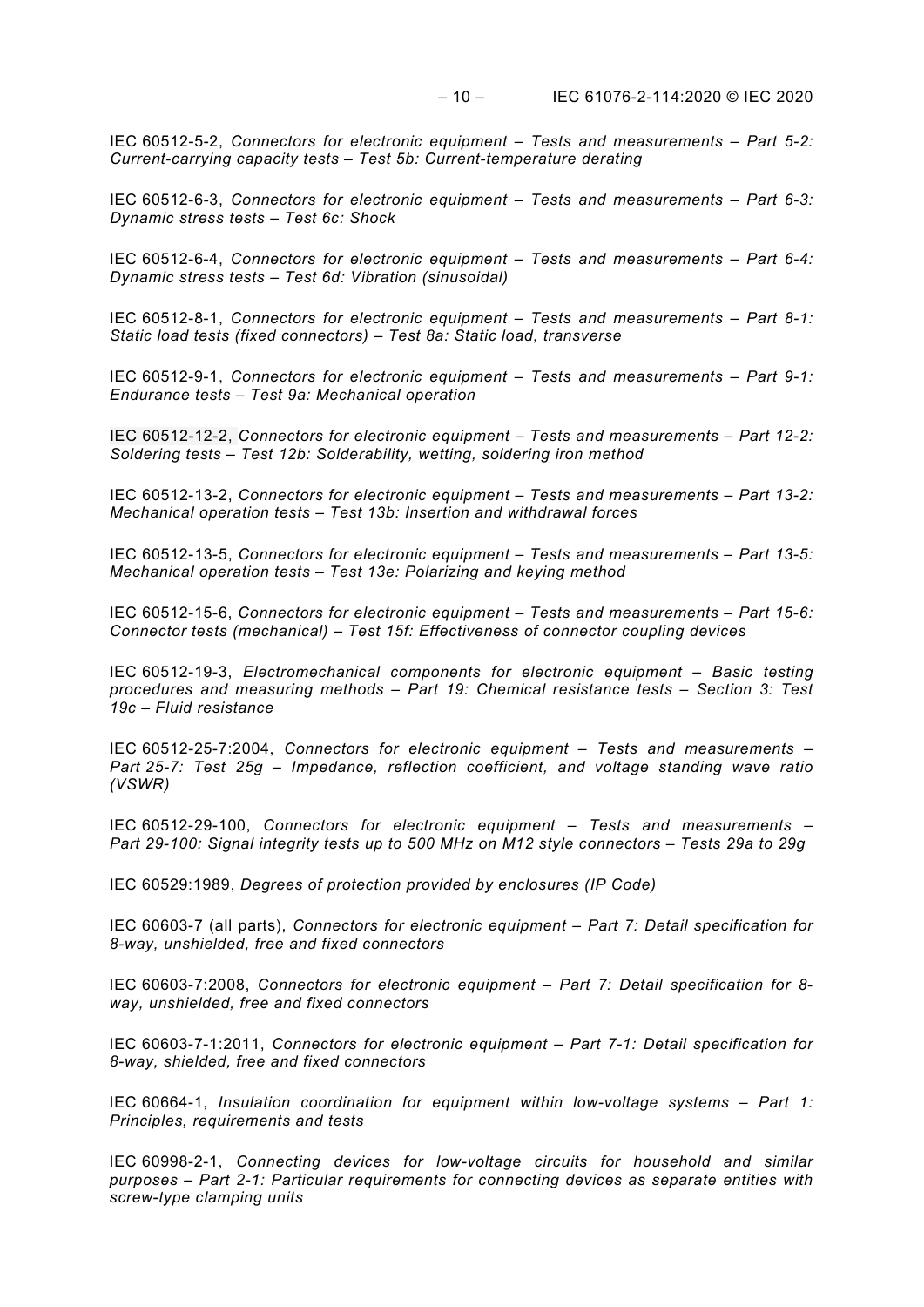IEC 61076-2-114:2020 © IEC 2020 – 11 –

IEC 60999 (all parts), *Connecting devices – Electrical copper conductors – Safety requirements for screw-type and screwless-type clamping units* 

IEC 61076-1:2006, *Connectors for electronic equipment – Product requirements – Part 1: Generic specification*

IEC 61131-2, *Industrial-process measurement and control – Programmable controllers – Part 2: Equipment requirements and tests*

IEC 61784-5 (all parts), *Industrial communication networks – Profiles*

IEC 61784-5-12, *Industrial communication networks – Profiles – Part 5-12: Installation of fieldbuses – Installation profiles for CPF 12*

IEC 61918, *Industrial communication networks – Installation of communication networks in industrial premises*

IEC 61984, *Connectors – Safety requirements and tests*

IEC 62197-1, *Connectors for electronic equipment – Quality assessment requirements – Part 1: Generic specification*

IEC 62430, *Environmentally conscious design (ECD) – Principles, requirements and guidance*

IEC Guide 109, *Environmental aspects – Inclusion in electrotechnical product standards*

ISO/IEC TR 11801 (all parts), *Information technology – Generic cabling for customer premises*

ISO 1302, *Geometrical product specifications (GPS) – Indication of surface texture in technical product documentation*

ISO 11469, *Plastics – Generic identification and marking of plastic products*

<span id="page-10-0"></span>TIA-568 SET 2019*, Commercial building telecommunications cabling standard set*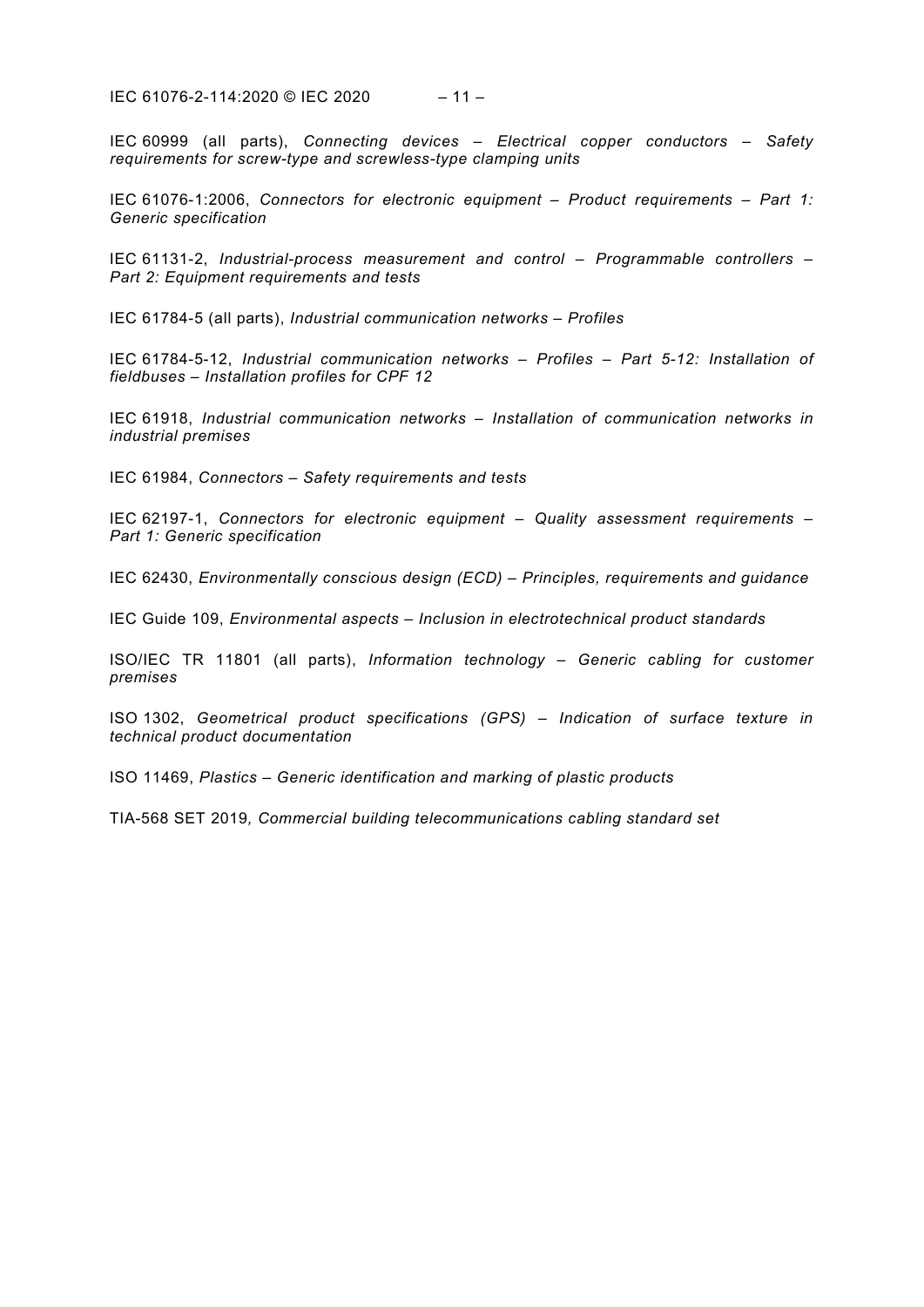# SOMMAIRE

| 1 |        |                                                                            |  |
|---|--------|----------------------------------------------------------------------------|--|
| 2 |        |                                                                            |  |
| 3 |        |                                                                            |  |
| 4 |        |                                                                            |  |
|   | 4.1    |                                                                            |  |
|   | 4.1.1  |                                                                            |  |
|   | 4.1.2  |                                                                            |  |
|   | 4.2    |                                                                            |  |
|   | 4.3    |                                                                            |  |
|   | 4.4    |                                                                            |  |
|   | 4.5.   |                                                                            |  |
|   | 4.6    |                                                                            |  |
|   | 4.7    |                                                                            |  |
| 5 |        |                                                                            |  |
|   | 5.1    |                                                                            |  |
|   | 5.2    |                                                                            |  |
|   | 5.2.1  |                                                                            |  |
|   | 5.2.2  |                                                                            |  |
|   | 5.2.3  |                                                                            |  |
|   | 5.3    |                                                                            |  |
|   | 5.3.1  |                                                                            |  |
|   | 5.3.2  |                                                                            |  |
|   | 5.3.3  |                                                                            |  |
|   | 5.3.4  |                                                                            |  |
|   | 5.4    |                                                                            |  |
|   | 5.4.1  |                                                                            |  |
|   | 5.4.2  |                                                                            |  |
|   | 5.5    |                                                                            |  |
|   | 5.5.1  |                                                                            |  |
|   | 5.5.2  |                                                                            |  |
|   | 5.5.3  |                                                                            |  |
|   | 5.5.4  |                                                                            |  |
|   | 5.5.5  |                                                                            |  |
|   | 5.5.6  |                                                                            |  |
|   | 5.5.7  |                                                                            |  |
|   | 5.5.8  |                                                                            |  |
|   | 5.5.9  |                                                                            |  |
|   | 5.5.10 |                                                                            |  |
|   | 5.5.11 |                                                                            |  |
|   | 5.5.12 |                                                                            |  |
|   | 5.5.13 |                                                                            |  |
|   | 5.6    |                                                                            |  |
|   | 5.7    | Informations relatives au montage des connecteurs - Montage sur panneaux69 |  |
|   | 5.8    |                                                                            |  |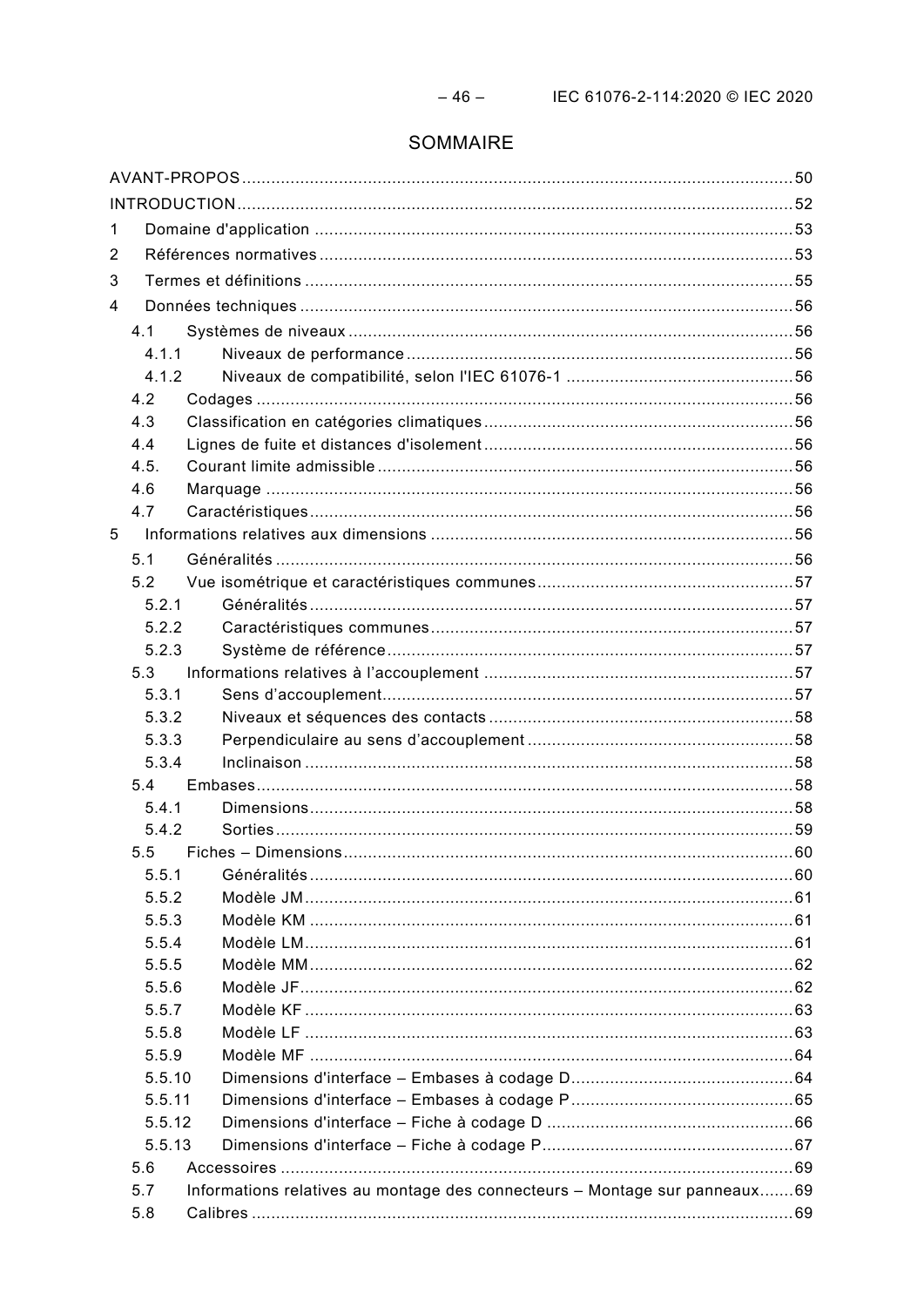|   | 5.8.1  |                                                                      |  |
|---|--------|----------------------------------------------------------------------|--|
|   | 5.8.2  | Calibres pour les fonctions mécaniques, les forces d'accouplement/de |  |
|   | 5.8.3  |                                                                      |  |
|   | 5.8.4  |                                                                      |  |
|   | 5.8.5  |                                                                      |  |
|   | 5.8.6  |                                                                      |  |
| 6 |        |                                                                      |  |
|   |        |                                                                      |  |
|   | 6.1    |                                                                      |  |
|   | 6.2    |                                                                      |  |
|   | 6.3    |                                                                      |  |
|   | 6.4    |                                                                      |  |
|   | 6.4.1  |                                                                      |  |
|   | 6.4.2  |                                                                      |  |
|   | 6.4.3  |                                                                      |  |
|   | 6.4.4  |                                                                      |  |
|   | 6.4.5  |                                                                      |  |
|   | 6.4.6  |                                                                      |  |
|   | 6.5    |                                                                      |  |
|   | 6.5.1  |                                                                      |  |
|   | 6.5.2. |                                                                      |  |
|   | 6.5.3. | Forces d'accouplement et de désaccouplement (ou d'insertion et       |  |
|   | 6.5.4  |                                                                      |  |
|   | 6.5.5  |                                                                      |  |
|   | 6.6.   |                                                                      |  |
|   | 6.6.1. |                                                                      |  |
|   | 6.6.2  |                                                                      |  |
|   | 6.6.3  |                                                                      |  |
|   | 6.7    |                                                                      |  |
|   | 6.7.1  |                                                                      |  |
|   | 6.7.2  |                                                                      |  |
| 7 |        |                                                                      |  |
|   | 7.1    |                                                                      |  |
|   | 7.1.1  |                                                                      |  |
|   | 7.1.2  |                                                                      |  |
|   | 7.1.3  |                                                                      |  |
|   | 7.1.4  |                                                                      |  |
|   | 7.1.5  |                                                                      |  |
|   | 7.1.6  |                                                                      |  |
|   | 7.2    |                                                                      |  |
|   | 7.2.1  |                                                                      |  |
|   | 7.2.2  |                                                                      |  |
|   | 7.2.3  |                                                                      |  |
|   | 7.3    |                                                                      |  |
|   | 7.4    |                                                                      |  |
|   |        |                                                                      |  |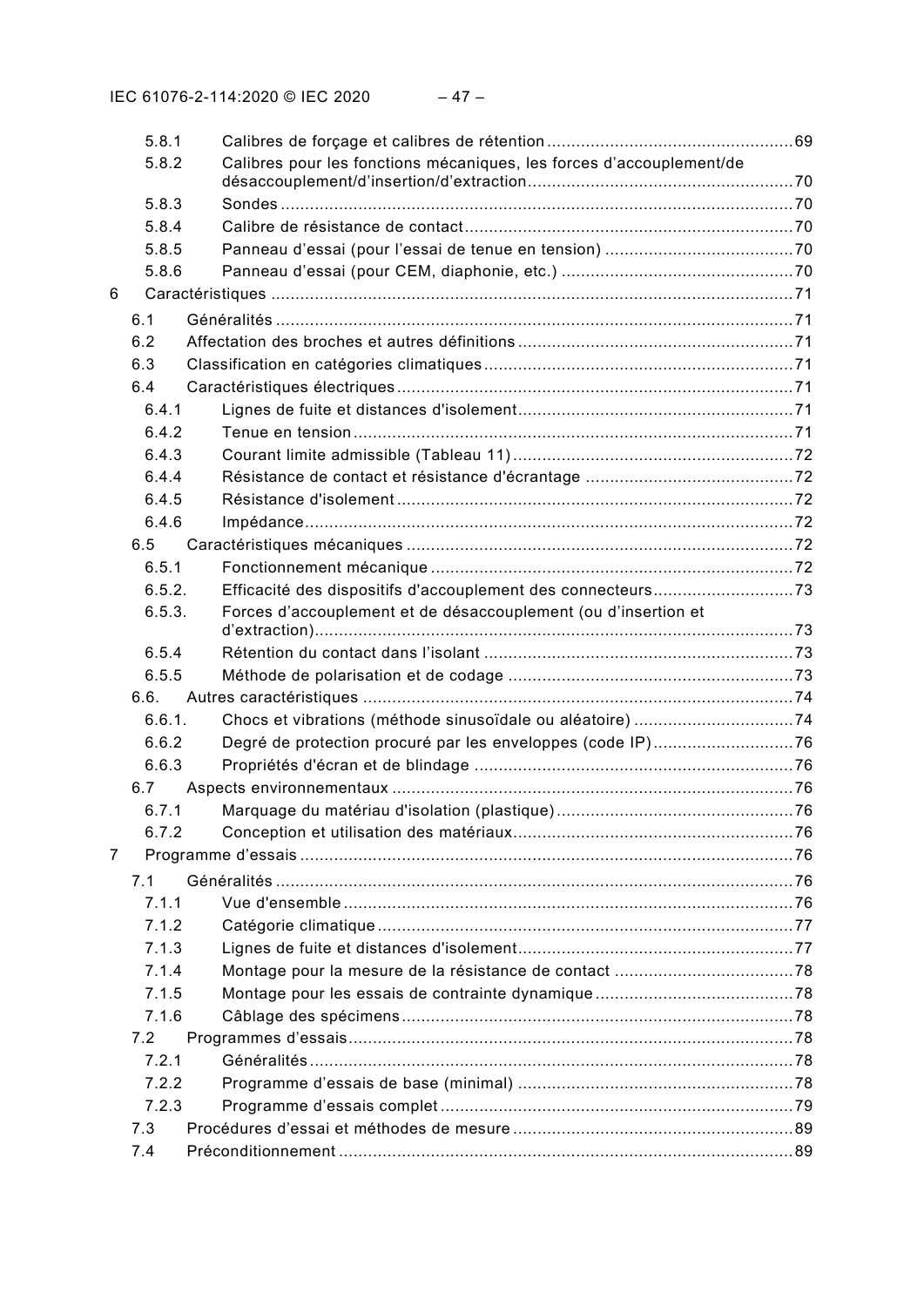| 7.5                                                                                      |      |
|------------------------------------------------------------------------------------------|------|
| 7.5.1                                                                                    |      |
| 7.5.2                                                                                    |      |
| Annexe A (normative) Désignation des contacts et des paires pour le câblage              |      |
| Annexe B (normative) Désignation des contacts et des paires pour le câblage              |      |
|                                                                                          |      |
| Figure 2 – Embase avec extrémités de fils, contacts mâles, montage par simple trou 59    |      |
| Figure 3 - Embase avec extrémités de fils, contacts femelles, montage par simple trou 59 |      |
| Figure 4 – Orientation de sortie de câble des versions mâles et femelles à sortie        |      |
| Figure 5 - Connecteur démontable, contacts mâles, version à sortie droite, avec écrou    |      |
| Figure 6 - Connecteur démontable, contacts mâles, version à sortie coudée, avec          |      |
| Figure 7 – Connecteur non démontable, contacts mâles, version à sortie droite, avec      | . 61 |
| Figure 8 - Connecteur non démontable, contacts mâles, version à sortie coudée, avec      |      |
| Figure 9 - Connecteur démontable, contacts mâles, version à sortie coudée, avec          | .62  |
| Figure 10 - Connecteur démontable, contacts femelles, version à sortie coudée, avec      |      |
| Figure 11 - Connecteur non démontable, contacts femelles, version à sortie droite,       |      |
| Figure 12 – Connecteur non démontable, contacts femelles, version à sortie coudée,       |      |
|                                                                                          |      |
|                                                                                          |      |
|                                                                                          |      |
|                                                                                          |      |
|                                                                                          |      |
|                                                                                          |      |
|                                                                                          |      |
| Figure A.1 - Disposition des contacts côté accouplement pour le câblage symétrique       |      |
| Figure B.1 - Disposition des contacts côté accouplement pour le câblage symétrique à     |      |
| Tableau 1 – Dimensions des connecteurs en position accouplée et verrouillée 58           |      |
|                                                                                          |      |
|                                                                                          |      |
|                                                                                          |      |
|                                                                                          |      |
|                                                                                          |      |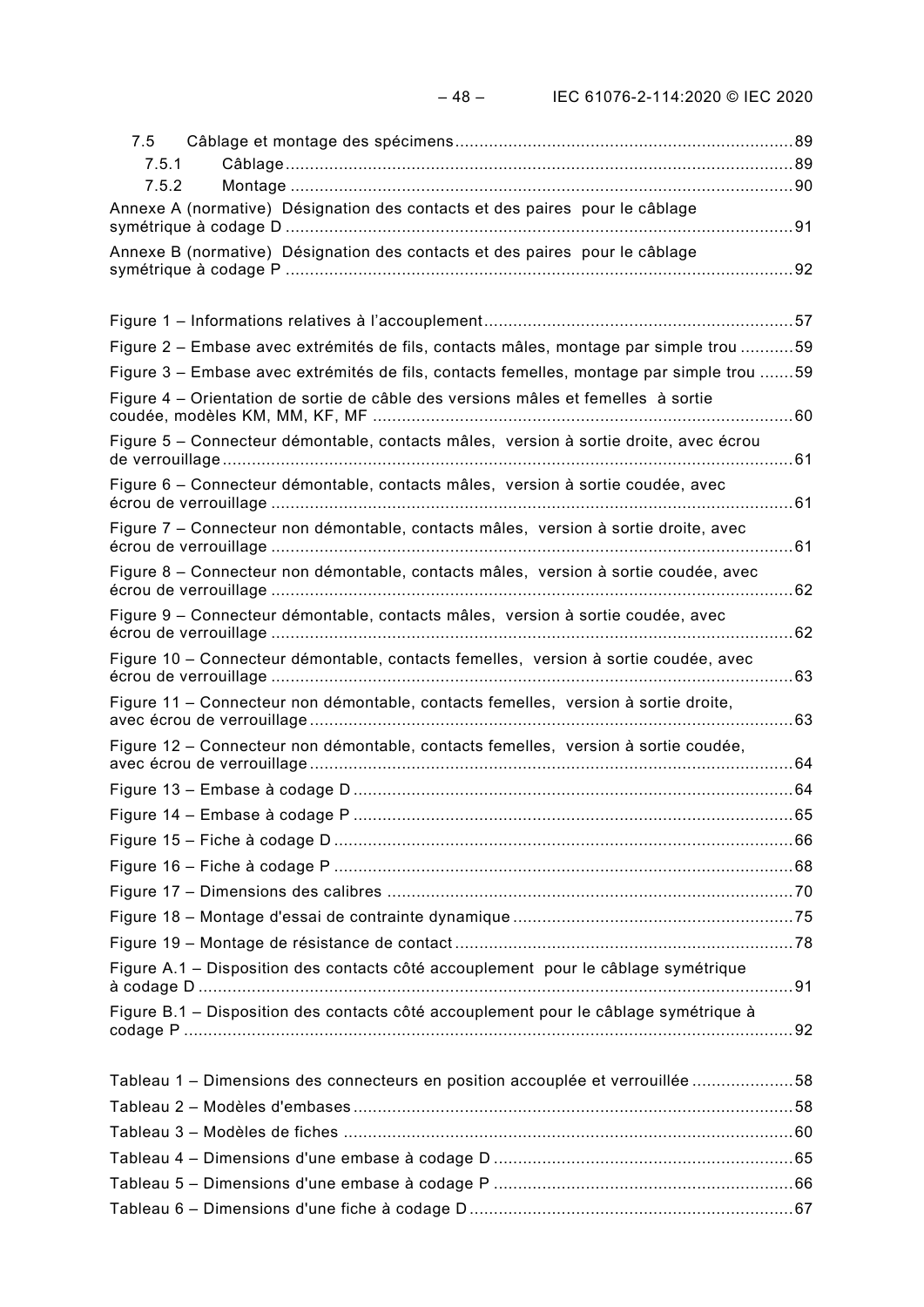| Tableau 15 - Tension assignée - Tension de choc assignée - Degré de pollution77   |  |
|-----------------------------------------------------------------------------------|--|
|                                                                                   |  |
|                                                                                   |  |
|                                                                                   |  |
|                                                                                   |  |
|                                                                                   |  |
|                                                                                   |  |
|                                                                                   |  |
|                                                                                   |  |
|                                                                                   |  |
|                                                                                   |  |
| Tableau A.1 - Désignation des contacts et des paires pour le câblage symétrique à |  |
| Tableau A.2 - Applications recommandées pour les connecteurs à codage D91         |  |
| Tableau B.1 - Désignation des contacts et des paires pour le câblage symétrique à |  |
| Tableau B.2 - Applications recommandées pour les connecteurs à codage P93         |  |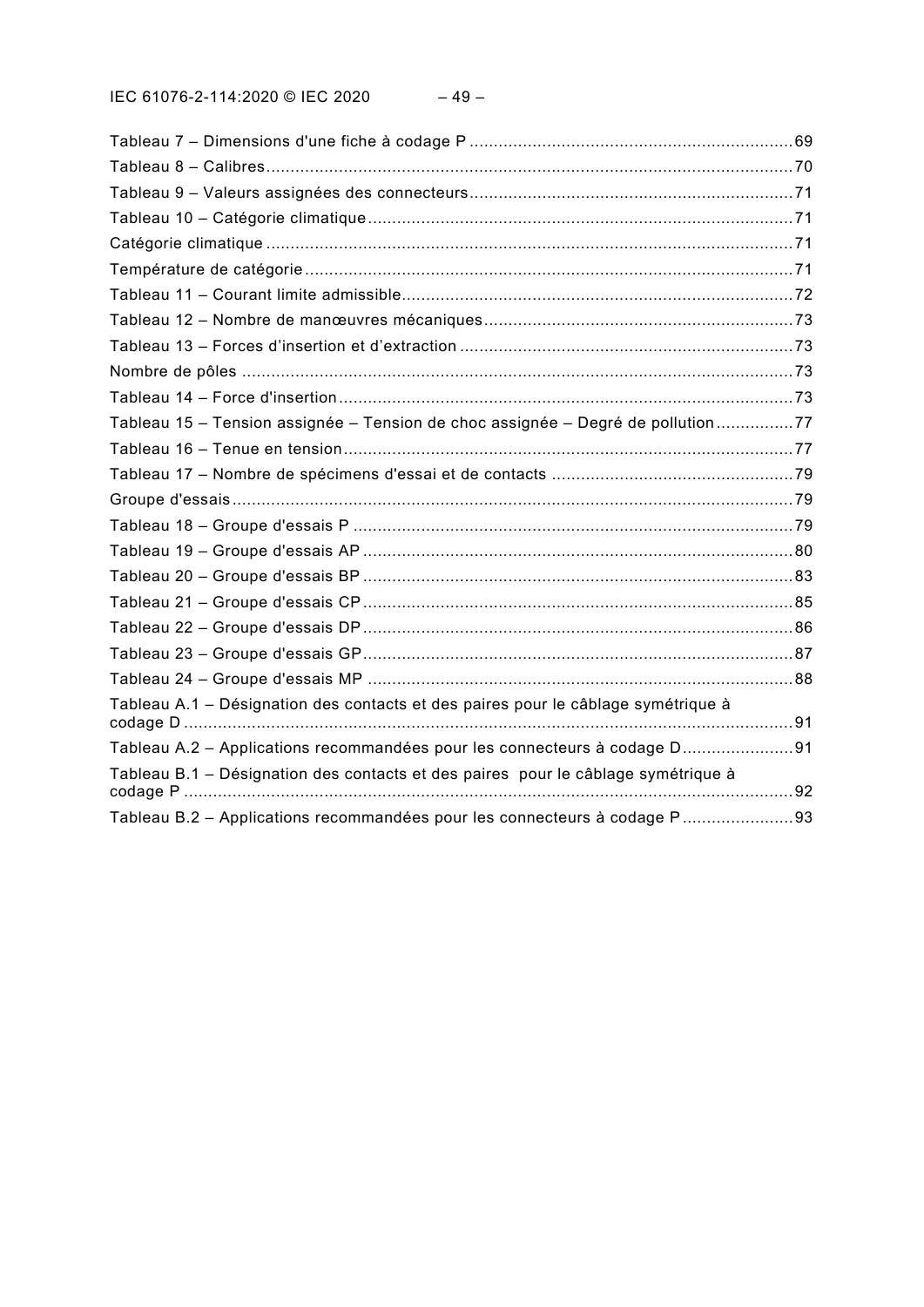## COMMISSION ÉLECTROTECHNIQUE INTERNATIONALE

\_\_\_\_\_\_\_\_\_\_\_\_

# **CONNECTEURS POUR ÉQUIPEMENTS ÉLECTRIQUES ET ÉLECTRONIQUES – EXIGENCES DE PRODUIT –**

## **Partie 2-114: Connecteurs circulaires – Spécification particulière pour les connecteurs avec verrouillage à vis M8 avec contacts de puissance et contact de signaux pour transmission de données jusqu'à 100 MHz**

#### AVANT-PROPOS

- <span id="page-15-0"></span>1) La Commission Electrotechnique Internationale (IEC) est une organisation mondiale de normalisation composée de l'ensemble des comités électrotechniques nationaux (Comités nationaux de l'IEC). L'IEC a pour objet de favoriser la coopération internationale pour toutes les questions de normalisation dans les domaines de l'électricité et de l'électronique. A cet effet, l'IEC – entre autres activités – publie des Normes internationales, des Spécifications techniques, des Rapports techniques, des Spécifications accessibles au public (PAS) et des Guides (ci-après dénommés "Publication(s) de l'IEC"). Leur élaboration est confiée à des comités d'études, aux travaux desquels tout Comité national intéressé par le sujet traité peut participer. Les organisations internationales, gouvernementales et non gouvernementales, en liaison avec l'IEC, participent également aux travaux. L'IEC collabore étroitement avec l'Organisation Internationale de Normalisation (ISO), selon des conditions fixées par accord entre les deux organisations.
- 2) Les décisions ou accords officiels de l'IEC concernant les questions techniques représentent, dans la mesure du possible, un accord international sur les sujets étudiés, étant donné que les Comités nationaux de l'IEC intéressés sont représentés dans chaque comité d'études.
- 3) Les Publications de l'IEC se présentent sous la forme de recommandations internationales et sont agréées comme telles par les Comités nationaux de l'IEC. Tous les efforts raisonnables sont entrepris afin que l'IEC s'assure de l'exactitude du contenu technique de ses publications; l'IEC ne peut pas être tenue responsable de l'éventuelle mauvaise utilisation ou interprétation qui en est faite par un quelconque utilisateur final.
- 4) Dans le but d'encourager l'uniformité internationale, les Comités nationaux de l'IEC s'engagent, dans toute la mesure possible, à appliquer de façon transparente les Publications de l'IEC dans leurs publications nationales et régionales. Toutes divergences entre toutes Publications de l'IEC et toutes publications nationales ou régionales correspondantes doivent être indiquées en termes clairs dans ces dernières.
- 5) L'IEC elle-même ne fournit aucune attestation de conformité. Des organismes de certification indépendants fournissent des services d'évaluation de conformité et, dans certains secteurs, accèdent aux marques de conformité de l'IEC. L'IEC n'est responsable d'aucun des services effectués par les organismes de certification indépendants.
- 6) Tous les utilisateurs doivent s'assurer qu'ils sont en possession de la dernière édition de cette publication.
- 7) Aucune responsabilité ne doit être imputée à l'IEC, à ses administrateurs, employés, auxiliaires ou mandataires, y compris ses experts particuliers et les membres de ses comités d'études et des Comités nationaux de l'IEC, pour tout préjudice causé en cas de dommages corporels et matériels, ou de tout autre dommage de quelque nature que ce soit, directe ou indirecte, ou pour supporter les coûts (y compris les frais de justice) et les dépenses découlant de la publication ou de l'utilisation de cette Publication de l'IEC ou de toute autre Publication de l'IEC, ou au crédit qui lui est accordé.
- 8) L'attention est attirée sur les références normatives citées dans cette publication. L'utilisation de publications référencées est obligatoire pour une application correcte de la présente publication.
- 9) L'attention est attirée sur le fait que certains des éléments de la présente publication de l'IEC peuvent faire l'objet de droits de brevet. L'IEC ne saurait être tenue pour responsable de l'identification de ces droits de propriété intellectuelle ou de droits analogues en tout ou partie.

La Norme internationale IEC 61076-2-114 a été établie par le sous-comité 48B: Connecteurs électriques, du comité d'études 48 de l'IEC: Connecteurs électriques et structures mécaniques pour les équipements électriques et électroniques.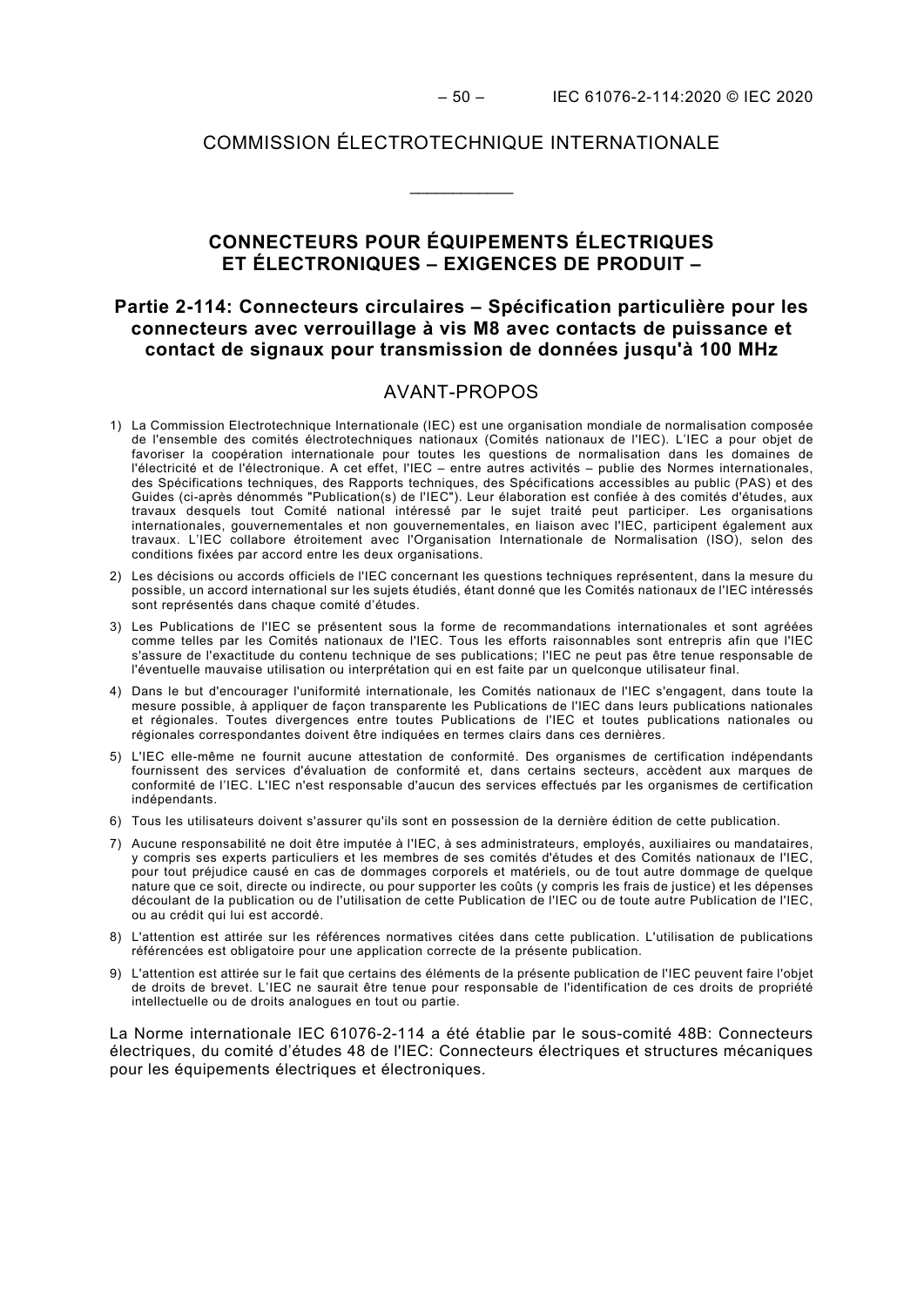Le texte de cette Norme internationale est issu des documents suivants:

| <b>FDIS</b>   | Rapport de vote |
|---------------|-----------------|
| 48B/2814/FDIS | 48B/2830/RVD    |

Le rapport de vote indiqué dans le tableau ci-dessus donne toute information sur le vote ayant abouti à l'approbation de cette Norme internationale.

Cette première édition annule et remplace l'IEC PAS 61076-2-114 publiée en 2016.

Ce document a été rédigé selon les Directives ISO/IEC, Partie 2.

Une liste de toutes les parties de la série IEC 61076, publiées sous le titre général *Connecteurs pour équipements électriques et électroniques – Exigences de produit*, peut être consultée sur le site web de l'IEC.

Les futures normes de cette série porteront dorénavant le nouveau titre général cité ci-dessus. Les titres des normes déjà publiées dans cette série seront mis à jour lors de leurs prochaines éditions.

Le comité a décidé que le contenu de cette publication ne sera pas modifié avant la date de stabilité indiquée sur le site web de l'IEC sous "http://webstore.iec.ch" dans les données relatives à la publication recherchée. A cette date, le document sera

- reconduit,
- supprimé,
- remplacé par une édition révisée, ou
- amendé.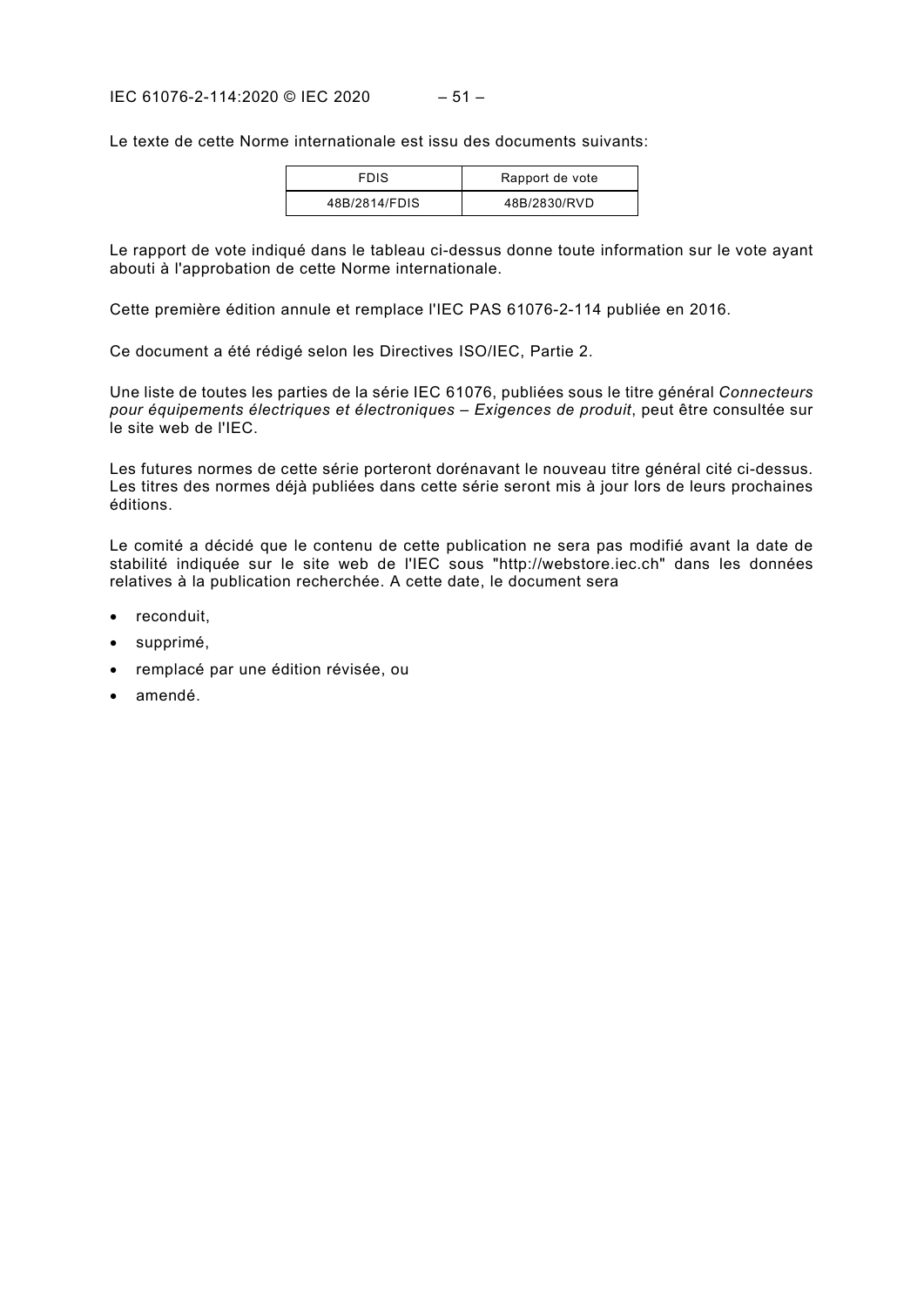# INTRODUCTION

<span id="page-17-0"></span>

| IEC SC 48B - Connecteurs électriques                              | IEC 61076-2-114 Ed. 1                                                                                               |
|-------------------------------------------------------------------|---------------------------------------------------------------------------------------------------------------------|
| Spécification disponible auprès de:                               |                                                                                                                     |
| Secrétariat général de l'IEC                                      |                                                                                                                     |
| ou aux adresses indiquées à l'intérieur de la page de couverture. |                                                                                                                     |
| SPECIFICATION PARTICULIERE conformément à l'IEC 61076-1           |                                                                                                                     |
|                                                                   | Connecteurs circulaires pour<br>applications de puissance et de<br>données avec verrouillage à vis M8<br>et 4 voies |
|                                                                   | Connecteurs mâles et femelles                                                                                       |
|                                                                   | Contacts mâles et femelles                                                                                          |
|                                                                   | Démontables - Non démontables                                                                                       |
|                                                                   | Fiches pour câbles                                                                                                  |
|                                                                   | Connecteurs à sortie droite et à<br>sortie coudée                                                                   |
|                                                                   | Embases                                                                                                             |
|                                                                   | Montage par bride                                                                                                   |
|                                                                   | Montage par simple trou                                                                                             |
| <b>IEC</b>                                                        |                                                                                                                     |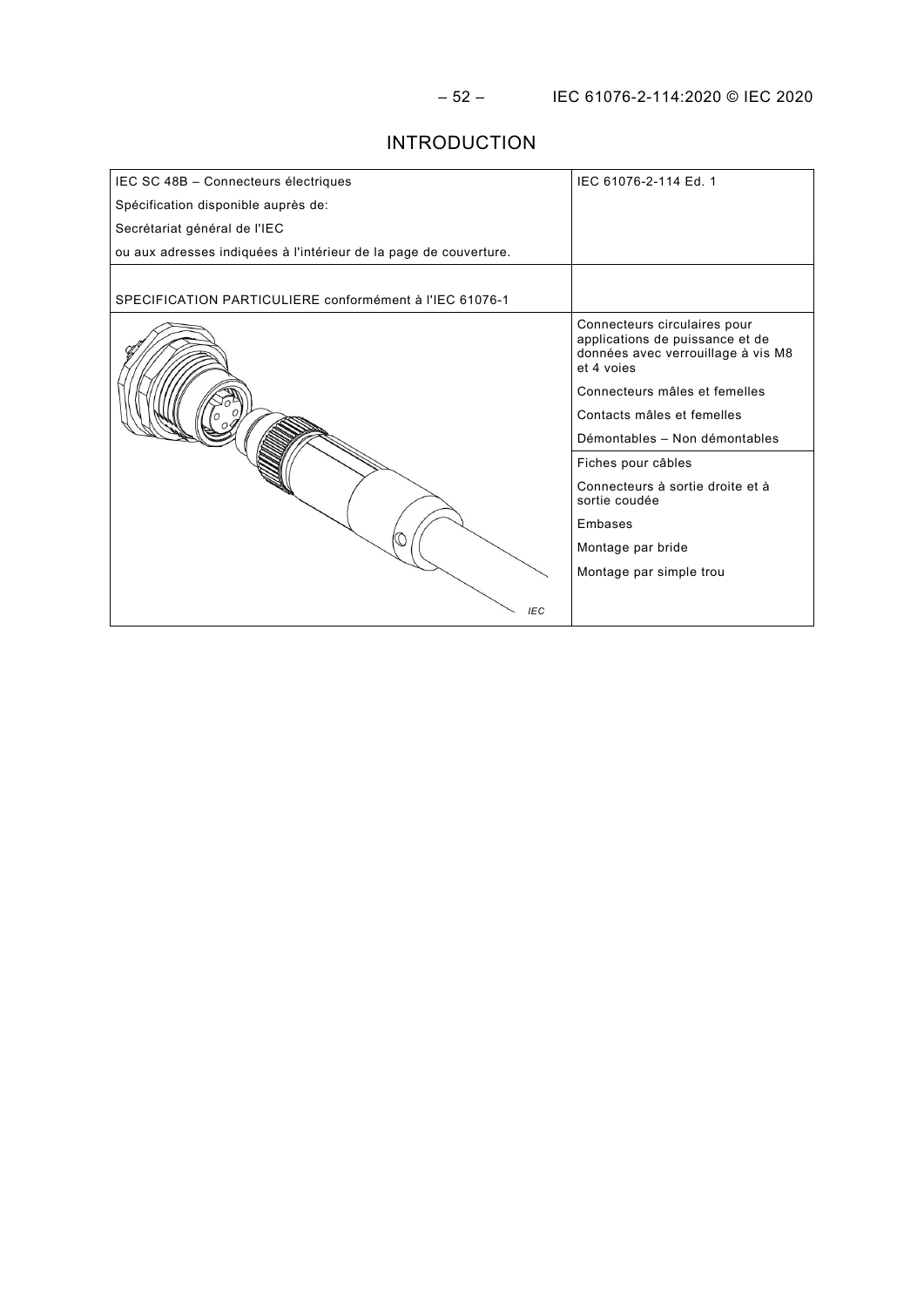## **CONNECTEURS POUR ÉQUIPEMENTS ÉLECTRIQUES ET ÉLECTRONIQUES – EXIGENCES DE PRODUIT –**

**Partie 2-114: Connecteurs circulaires – Spécification particulière pour les connecteurs avec verrouillage à vis M8 avec contacts de puissance et contact de signaux pour transmission de données jusqu'à 100 MHz**

#### <span id="page-18-0"></span>**1 Domaine d'application**

La présente partie de l'IEC 61076 décrit des connecteurs circulaires avec verrouillage à vis M8 typiquement utilisés pour la transmission de données et de puissance dans des applications industrielles. Ces connecteurs se composent d'embases et de fiches démontables ou non. Les performances de transmission de données de la catégorie 5 vont jusqu'à 100 MHz.

Deux versions codées, identifiées par codage D et codage P, sont prévues. Elles diffèrent par la taille de leurs broches et, facultativement, par le nombre de pôles, donc par la fonction prévue pour les applications de terrain.

Les connecteurs mâles possèdent des contacts arrondis de 0,8 mm de diamètre pour les connecteurs à codage D et de 1 mm de diamètre pour les connecteurs à codage P.

Les codages prévus par le présent document empêchent l'accouplement de connecteurs mâles ou femelles codés ainsi avec toute autre interface de même taille couverte par d'autres normes.

NOTE M8 désigne la dimension du pas de vis du mécanisme de verrouillage à vis de ces connecteurs circulaires.

#### <span id="page-18-1"></span>**2 Références normatives**

Les documents suivants sont cités dans le texte de sorte qu'ils constituent, pour tout ou partie de leur contenu, des exigences du présent document. Pour les références datées, seule l'édition citée s'applique. Pour les références non datées, la dernière édition du document de référence s'applique (y compris les éventuels amendements).

IEC 60050-581*, Vocabulaire Electrotechnique International (VEI) – Partie 581: Composants électromécaniques pour équipements électroniques*

IEC 60068-1, *Essais d'environnement – Partie 1: Généralités et lignes directrices*

IEC 60068-2-60, *Essais d'environnement – Partie 2: Essais – Essai Ke : Essai de corrosion dans un flux de mélange de gaz*

IEC 60352 (toutes les parties), *Connexions sans soudures*

IEC 60512-2-1, *Connecteurs pour équipements électroniques – Essais et mesures – Partie 2-1: Essais de continuité électrique et de résistance de contact – Essai 2a: Résistance de contact – Méthode du niveau des millivolts*

IEC 60512-3-1, *Connecteurs pour équipements électroniques – Essais et mesures – Partie 3-1: Essais d'isolement – Essai 3a: Résistance d'isolement*

IEC 60512-4-1, *Connecteurs pour équipements électroniques – Essais et mesures – Partie 4-1: Essais de contrainte diélectrique – Essai 4a: Tenue en tension*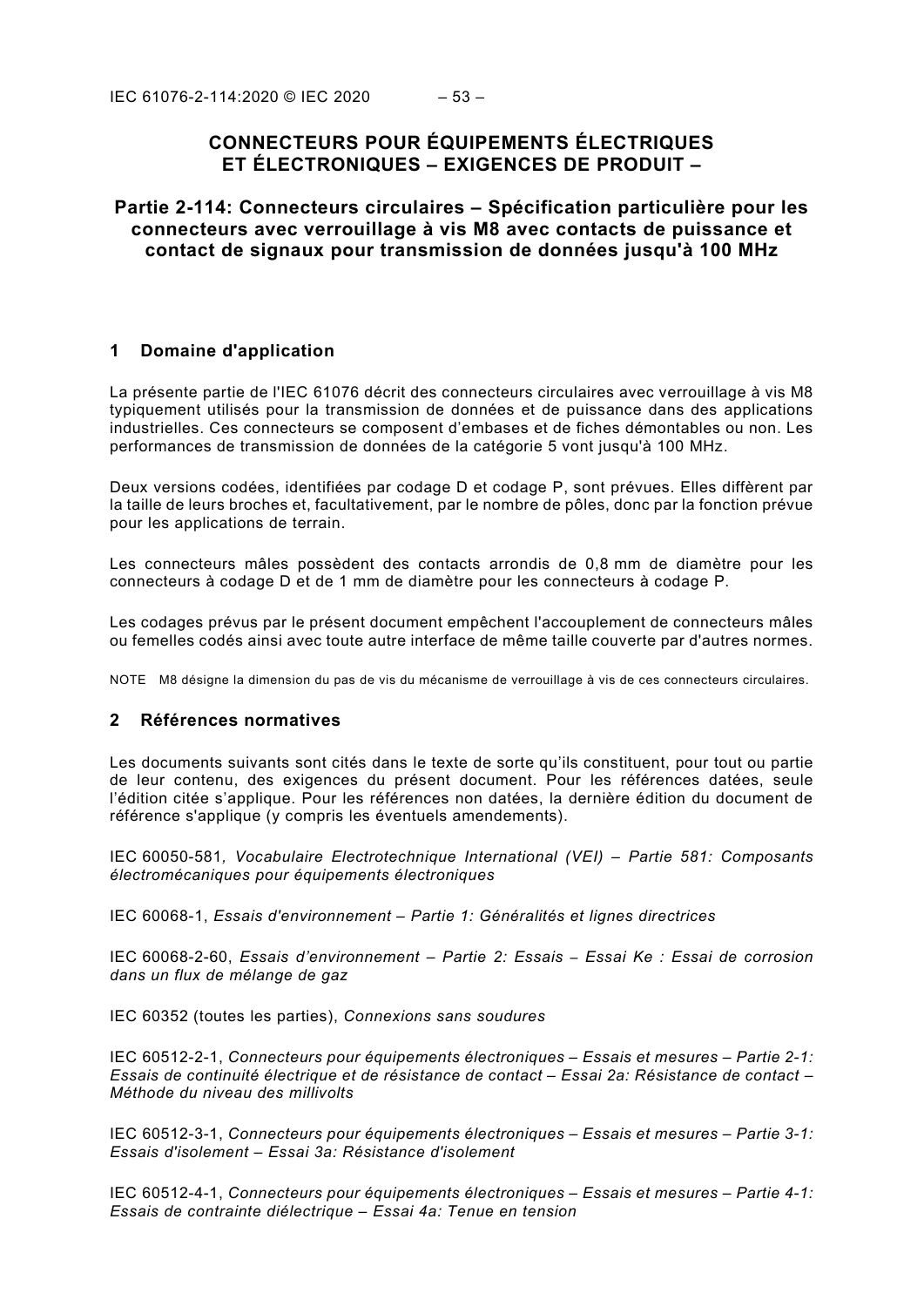IEC 60512-5-2, *Connecteurs pour équipements électroniques – Essais et mesures – Partie 5-2: Essais de courant limite – Essai 5b: Taux de réduction de l'intensité en fonction de la température*

IEC 60512-6-3, *Connecteurs pour équipements électroniques – Essais et mesures – Partie 6-3: Essais de contraintes dynamiques – Essai 6c: Chocs*

IEC 60512-6-4, *Connecteurs pour équipements électroniques – Essais et mesures – Partie 6-4: Essais de contraintes dynamiques – Essai 6d: Vibrations (sinusoïdales)*

IEC 60512-8-1, *Connecteurs pour équipements électroniques – Essais et mesures – Partie 8-1: Essais sous charge statique (embases) – Essai 8a: Charge statique transversale*

IEC 60512-9-1, *Connecteurs pour équipements électroniques – Essais et mesures – Partie 9-1: Essais d'endurance – Essai 9a: Fonctionnement mécanique*

IEC 60512-12-2, *Connecteurs pour équipements électroniques – Essais et mesures – Partie 12-2: Essais de soudure – Essai 12b: Brasabilité, mouillage, méthode du fer à braser*

IEC 60512-13-2, *Connecteurs pour équipements électroniques – Essais et mesures – Partie 13-2: Essais de fonctionnement mécanique – Essai 13b: Forces d'insertion et d'extraction*

IEC 60512-13-5, *Connecteurs pour équipements électroniques – Essais et mesures – Partie 13-5: Essais de fonctionnement mécanique – Essai 13e: Méthode de polarisation et de codage*

IEC 60512-15-6, *Connecteurs pour équipements électroniques – Essais et mesures – Partie 15-6: Essais (mécaniques) des connecteurs – Essai 15f: Efficacité des dispositifs d'accouplement des connecteurs*

IEC 60512-19-3, *Composants électromécaniques pour équipements électroniques Procédures d'essai de base et méthodes de mesure – Partie 19: Essais de résistance chimique – Section 3: Essai 19c – Résistance aux fluides*

IEC 60512-25-7:2004, *Connecteurs pour équipements électroniques – Essais et mesures – Partie 25-7: Essai 25g – Impédance, coefficient de réflexion, et rapport d'ondes stationnaires (VSWR)*

IEC 60512-29-100, *Connecteurs pour équipements électroniques – Essais et mesures – Partie 29-100: Essais d'intégrité des signaux jusqu'à 500 MHz sur des connecteurs de type M12 – Essais 29a à 29g*

IEC 60529:1989, *Degrés de protection procurés par les enveloppes (Code IP)*

IEC 60603-7 (toutes les parties), *Connecteurs pour équipements électroniques – Partie 7: Spécification particulière pour les fiches et les embases non écrantées à 8 voies*

IEC 60603-7:2008, *Connecteurs pour équipements électroniques – Partie 7: Spécification particulière pour les fiches et les embases non écrantées à 8 voies*

IEC 60603-7-1:2011, *Connecteurs pour équipements électroniques – Partie 7-1: Spécification particulière pour les fiches et les embases écrantées à 8 voies*

IEC 60664-1, *Coordination de l'isolement des matériels dans les systèmes (réseaux) à basse tension – Partie 1: Principes, exigences et essais*